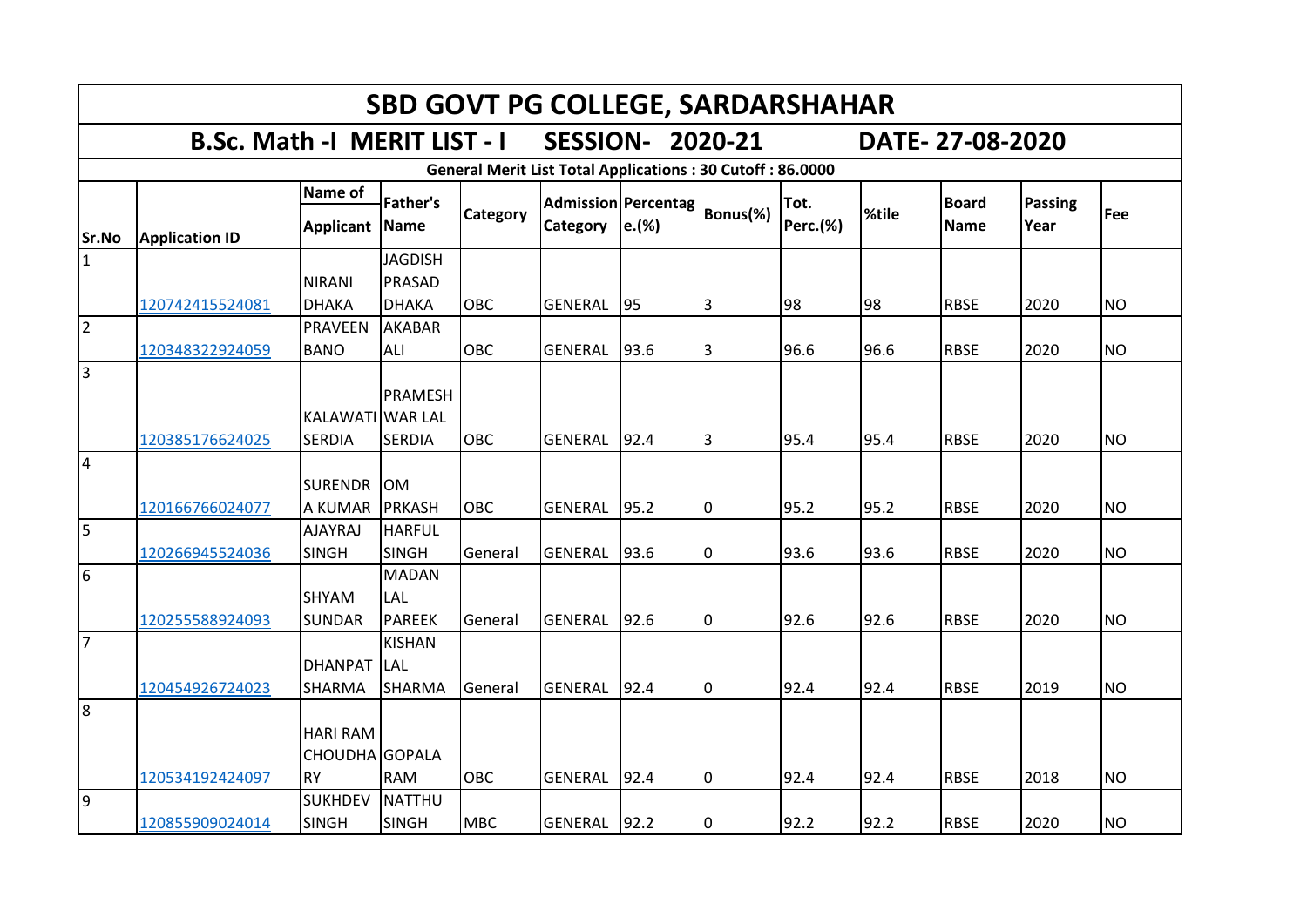| 10 |                 |                        |                      |            |                |      |    |      |      |             |      |           |
|----|-----------------|------------------------|----------------------|------------|----------------|------|----|------|------|-------------|------|-----------|
|    |                 | <b>VISHNUKA MAHESH</b> |                      |            |                |      |    |      |      |             |      |           |
|    |                 | <b>NT</b>              | <b>CHANDRA</b>       |            |                |      |    |      |      |             |      |           |
|    | 120479829024068 | <b>BHOJAK</b>          | <b>BHOJAK</b>        | <b>OBC</b> | <b>GENERAL</b> | 91.8 | I0 | 91.8 | 91.8 | <b>RBSE</b> | 2020 | <b>NO</b> |
| 11 |                 | <b>UMESH</b>           | <b>HARLAL</b>        |            |                |      |    |      |      |             |      |           |
|    |                 | <b>KUMAR</b>           | <b>SINGH</b>         |            |                |      |    |      |      |             |      |           |
|    | 120445165024080 | <b>SUNDA</b>           | <b>SUNDA</b>         | OBC        | <b>GENERAL</b> | 91.8 | 10 | 91.8 | 91.8 | <b>RBSE</b> | 2019 | <b>NO</b> |
| 12 |                 | <b>GANGA</b>           | <b>AMARCHA</b>       |            |                |      |    |      |      |             |      |           |
|    |                 | <b>KUMARI</b>          | <b>ND</b>            |            |                |      |    |      |      |             |      |           |
|    |                 | <b>MEGHWA</b>          | MEGHWA               |            |                |      |    |      |      |             |      |           |
|    | 120542641924070 |                        |                      | <b>SC</b>  | <b>GENERAL</b> | 88.6 | 3  | 91.6 | 91.6 | <b>RBSE</b> | 2020 | <b>NO</b> |
| 13 |                 |                        |                      |            |                |      |    |      |      |             |      |           |
|    |                 |                        | <b>RATAN</b>         |            |                |      |    |      |      |             |      |           |
|    |                 | <b>ASHISH</b>          | LAL                  |            |                |      |    |      |      |             |      |           |
|    | 120541009624076 | SARSWAT                | <b>SARSWAT</b>       | General    | GENERAL        | 88.2 | 3  | 91.2 | 91.2 | <b>RBSE</b> | 2020 | <b>NO</b> |
| 14 |                 |                        | SHIV                 |            |                |      |    |      |      |             |      |           |
|    |                 | SONU                   | <b>RATAN</b>         |            |                |      |    |      |      |             |      |           |
|    | 120925912324026 | <b>SHARMA</b>          | <b>SHARMA</b>        | General    | <b>GENERAL</b> | 87.8 | 3  | 90.8 | 90.8 | <b>RBSE</b> | 2020 | <b>NO</b> |
| 15 |                 | <b>ARJUN</b>           |                      |            |                |      |    |      |      |             |      |           |
|    |                 | <b>SINGH</b>           | <b>RAGHUVI</b>       |            |                |      |    |      |      |             |      |           |
|    | 120162982224037 | <b>BHATI</b>           | <b>R SINGH</b>       | General    | <b>GENERAL</b> | 90.6 | 0  | 90.6 | 90.6 | <b>RBSE</b> | 2020 | <b>NO</b> |
| 16 |                 | PAWAN                  | SAWANT               |            |                |      |    |      |      |             |      |           |
|    | 120173836324068 | <b>SINGH</b>           | <b>SINGH</b>         | General    | <b>GENERAL</b> | 90.2 | 0  | 90.2 | 90.2 | <b>RBSE</b> | 2020 | <b>NO</b> |
| 17 |                 |                        | <b>BIRBAL</b>        |            |                |      |    |      |      |             |      |           |
|    | 120146364524043 | POOJA JAT RAM          |                      | OBC        | GENERAL        | 87.2 | l3 | 90.2 | 90.2 | <b>RBSE</b> | 2020 | <b>NO</b> |
| 18 |                 |                        | <b>HUKMI</b>         |            |                |      |    |      |      |             |      |           |
|    | 120208740924036 | PRIYANKA CHAND         |                      | OBC        | <b>GENERAL</b> | 87   | 3  | 90   | 90   | <b>CBSE</b> | 2020 | <b>NO</b> |
| 19 |                 |                        |                      |            |                |      |    |      |      |             |      |           |
|    |                 | <b>ASHOK</b>           |                      |            |                |      |    |      |      |             |      |           |
|    |                 | <b>KUMAR</b>           | LAXMI                |            |                |      |    |      |      |             |      |           |
|    | 120131771424050 |                        | PRAJAPAT NARAYAN OBC |            | GENERAL        | 85   | 5  | 90   | 90   | <b>RBSE</b> | 2020 | <b>NO</b> |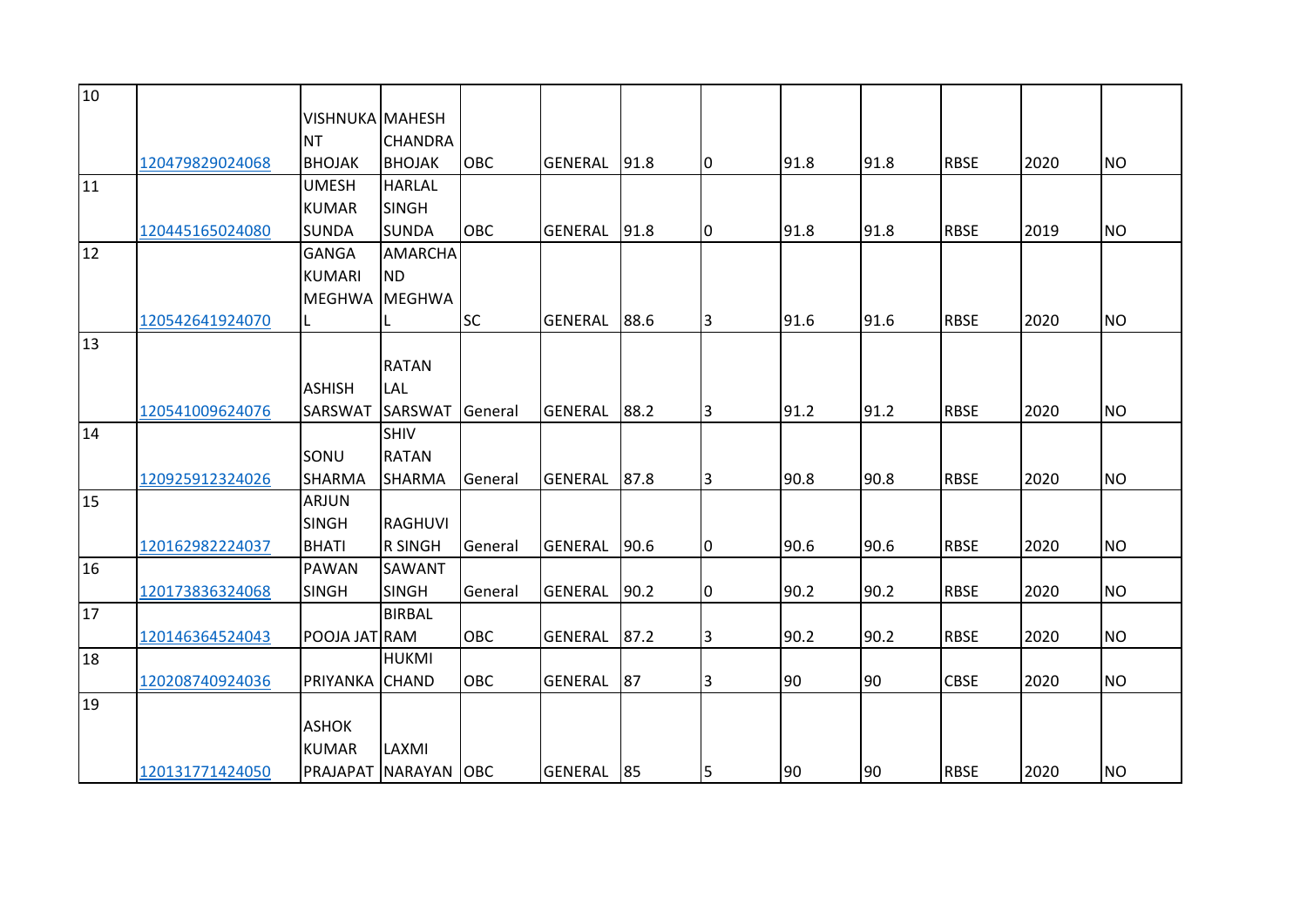| 20 |                 |                      |                          |            |                |      |                |      |      |             |      |           |
|----|-----------------|----------------------|--------------------------|------------|----------------|------|----------------|------|------|-------------|------|-----------|
|    |                 | <b>RAKESH</b>        | <b>RAJENDRA</b>          |            |                |      |                |      |      |             |      |           |
|    |                 | <b>KUMAR</b>         | <b>KUMAR</b>             |            |                |      |                |      |      |             |      |           |
|    | 120248321024011 | <b>KASWAN</b>        | <b>KASWAN</b>            | <b>OBC</b> | <b>GENERAL</b> | 89.4 | 10             | 89.4 | 89.4 | <b>RBSE</b> | 2020 | <b>NO</b> |
| 21 |                 |                      |                          |            |                |      |                |      |      |             |      |           |
|    |                 | <b>RATAN</b>         | <b>SURENDR</b>           |            |                |      |                |      |      |             |      |           |
|    | 120638726024078 | <b>SINGH</b>         | A SINGH                  | General    | <b>GENERAL</b> | 89   | 0              | 89   | 89   | <b>RBSE</b> | 2020 | <b>NO</b> |
| 22 |                 |                      |                          |            |                |      |                |      |      |             |      |           |
|    |                 | <b>DEEPAK</b>        | <b>MANOJ</b>             |            |                |      |                |      |      |             |      |           |
|    |                 | <b>KUMAR</b>         | <b>KUMAR</b>             |            |                |      |                |      |      |             |      |           |
|    | 120645871624070 | PRAJAPAT             | <b>PRAJAPAT OBC</b>      |            | <b>GENERAL</b> | 88.4 | 0              | 88.4 | 88.4 | <b>RBSE</b> | 2019 | <b>NO</b> |
| 23 |                 | <b>RAMSWR</b>        |                          |            |                |      |                |      |      |             |      |           |
|    | 120236075224011 | <b>OOP</b>           | <b>TIKURAM</b>           | <b>OBC</b> | <b>GENERAL</b> | 88.2 | 0              | 88.2 | 88.2 | <b>RBSE</b> | 2020 | <b>NO</b> |
| 24 |                 |                      | <b>JAGDISH</b>           |            |                |      |                |      |      |             |      |           |
|    | 120800623224094 | SONU                 | PRASAD                   | <b>SC</b>  | <b>GENERAL</b> | 88   | 0              | 88   | 88   | <b>RBSE</b> | 2020 | <b>NO</b> |
| 25 |                 |                      |                          |            |                |      |                |      |      |             |      |           |
|    |                 | PRITAM               |                          |            |                |      |                |      |      |             |      |           |
|    |                 | <b>SINGH</b>         | <b>CHHATRA</b>           |            |                |      |                |      |      |             |      |           |
|    | 120696183324088 | <b>RATHORE</b>       | <b>PAL SINGH</b> General |            | <b>GENERAL</b> | 87.4 | 10             | 87.4 | 87.4 | <b>RBSE</b> | 2020 | <b>NO</b> |
| 26 |                 |                      |                          |            |                |      |                |      |      |             |      |           |
|    |                 |                      | <b>SANJAY</b>            |            |                |      |                |      |      |             |      |           |
|    |                 | <b>NISHANT</b>       | <b>KUMAR</b>             |            |                |      |                |      |      |             |      |           |
|    | 120824253624048 |                      | CHAUHAN CHAUHAN OBC      |            | <b>GENERAL</b> | 87.2 | 0              | 87.2 | 87.2 | <b>RBSE</b> | 2020 | <b>NO</b> |
| 27 |                 |                      | <b>AMIT</b>              |            |                |      |                |      |      |             |      |           |
|    |                 | <b>KAMAKSH KUMAR</b> |                          |            |                |      |                |      |      |             |      |           |
|    | 120694147924043 | <b>EE SAINI</b>      | <b>SAINI</b>             | <b>OBC</b> | <b>GENERAL</b> | 84.2 | $\overline{3}$ | 87.2 | 87.2 | <b>RBSE</b> | 2020 | <b>NO</b> |
| 28 |                 | <b>DALIP</b>         | LADU                     |            |                |      |                |      |      |             |      |           |
|    | 120175741224091 | <b>SINGH</b>         | <b>SINGH</b>             | General    | <b>GENERAL</b> | 86.6 | 0              | 86.6 | 86.6 | <b>RBSE</b> | 2019 | <b>NO</b> |
| 29 |                 |                      |                          |            |                |      |                |      |      |             |      |           |
|    |                 | SHUBHAM BABULAL      |                          |            |                |      |                |      |      |             |      |           |
|    | 120970371224023 | <b>SWAMI</b>         | <b>SWAMI</b>             | General    | GENERAL 81.2   |      | 5              | 86.2 | 86.2 | <b>RBSE</b> | 2020 | <b>NO</b> |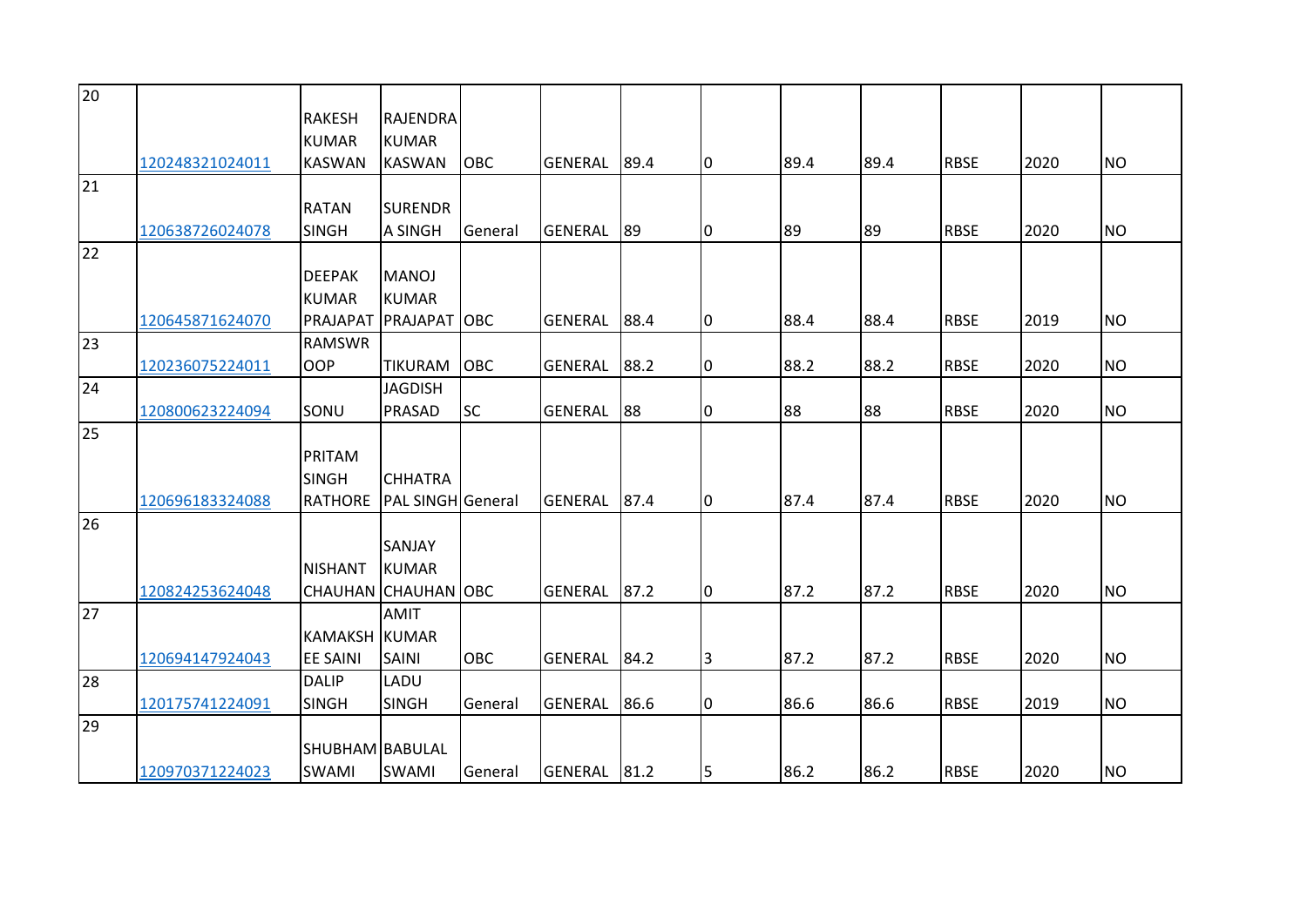| 30 |                 |                |                 |         |         |    |     |    |             |      |           |
|----|-----------------|----------------|-----------------|---------|---------|----|-----|----|-------------|------|-----------|
|    |                 |                | <b>RAJENDRA</b> |         |         |    |     |    |             |      |           |
|    |                 | <b>GAURAV</b>  | KUMAR           |         |         |    |     |    |             |      |           |
|    | 120112396224022 | <b>ITIWARI</b> | <b>TIWARI</b>   | General | GENERAL | 86 | 186 | 86 | <b>RBSE</b> | 2020 | <b>NO</b> |

|       |                       |                 |                 | Divyang Ortho Merit List Total Applications: 1 Cutoff: 65.4000 |                 |       |                                      |          |              |              |             |           |
|-------|-----------------------|-----------------|-----------------|----------------------------------------------------------------|-----------------|-------|--------------------------------------|----------|--------------|--------------|-------------|-----------|
|       |                       | <b>IName of</b> | <b>Father's</b> |                                                                |                 |       |                                      |          |              | <b>Board</b> | Passing     |           |
| Sr.No | <b>Application ID</b> | Applicant Name  |                 | <b>Category</b>                                                | <b>Category</b> | e.(%) | Admission Percentag   Bonus(%)   ' ~ | Perc.(%) | <b>%tile</b> | <b>Name</b>  | <b>Year</b> | l Fee     |
|       |                       | IHEMENT         | <b>PEP</b>      |                                                                |                 |       |                                      |          |              |              |             |           |
|       | 120217370224065       | <b>ISINGH</b>   | <b>SINGH</b>    | <b>General</b>                                                 | <b>GENERAL</b>  | 65.4  | IO                                   | 65.4     | 65.4         | <b>RBSE</b>  | 2020        | <b>NO</b> |

|                |                       |                                             |                                       |                 | <b>EWS Merit List Total Applications: 4 Cutoff: 61.6000</b> |       |          |          |       |              |                |           |
|----------------|-----------------------|---------------------------------------------|---------------------------------------|-----------------|-------------------------------------------------------------|-------|----------|----------|-------|--------------|----------------|-----------|
|                |                       | Name of                                     | <b>Father's</b>                       |                 | Admission Percentag                                         |       |          | Tot.     |       | <b>Board</b> | <b>Passing</b> |           |
| Sr.No          | <b>Application ID</b> | Applicant                                   | <b>Name</b>                           | <b>Category</b> | <b>Category</b>                                             | e.(%) | Bonus(%) | Perc.(%) | %tile | <b>Name</b>  | Year           | Fee       |
| 1              |                       |                                             | <b>MAHESH</b>                         |                 |                                                             |       |          |          |       |              |                |           |
|                |                       | <b>SNEHA</b>                                | <b>KUMAR</b>                          |                 |                                                             |       |          |          |       |              |                |           |
|                | 120959589724082       | ISHARMA                                     | SHARMA                                | General         | <b>EWS</b>                                                  | 74.6  | 3        | 77.6     | 77.6  | <b>RBSE</b>  | 2020           | <b>NO</b> |
| $\overline{2}$ |                       | <b>ANKIT</b>                                | <b>JUGAL</b>                          |                 |                                                             |       |          |          |       |              |                |           |
|                | 120225854524014       | <b>SINGH</b>                                | <b>SINGH</b>                          | General         | <b>EWS</b>                                                  | 73.8  | 10       | 73.8     | 73.8  | <b>RBSE</b>  | 2020           | <b>NO</b> |
| $\overline{3}$ | 120118457224074       | <b>PRAMESH</b><br><b>WAR LAL</b><br>ISHARMA | <b>RAMNIWA</b><br><b>SH</b><br>SHARMA | General         | <b>EWS</b>                                                  | 61.6  | l0       | 61.6     | 61.6  | <b>RBSE</b>  | 2020           | <b>NO</b> |
| 4              | 120167202424024       | <b>NARESH</b><br>PAREEK                     | SANTOSH<br><b>PAREEK</b>              | General         | <b>EWS</b>                                                  | 61.6  | IO       | 61.6     | 61.6  | <b>RBSE</b>  | 2020           | <b>NO</b> |

**OBC Merit List Total Applications : 16 Cutoff : 84.0000**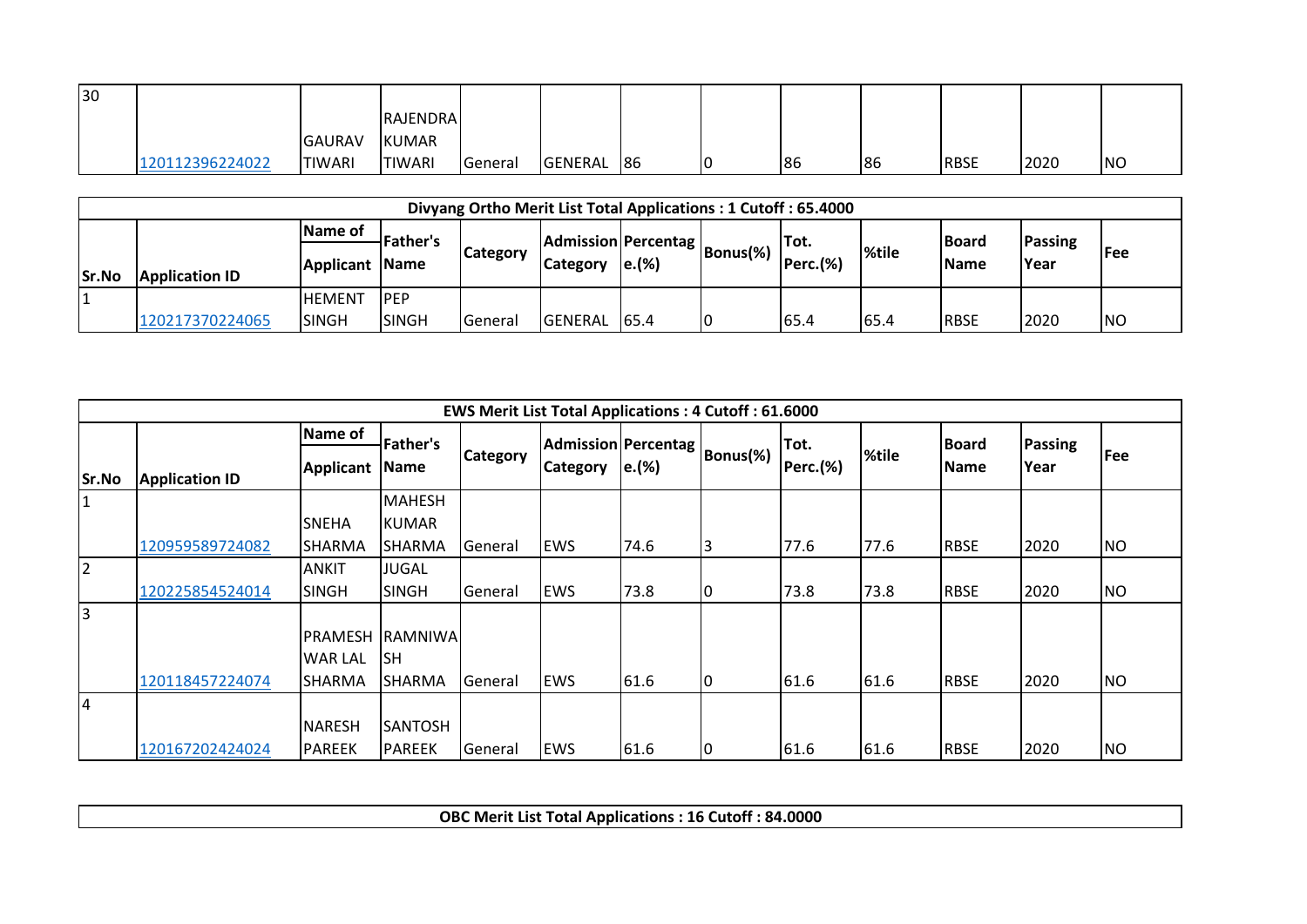|                |                       | Name of          | <b>Father's</b>     |                 |                 | Admission Percentag |                | Tot.     |       | <b>Board</b> |                        |           |
|----------------|-----------------------|------------------|---------------------|-----------------|-----------------|---------------------|----------------|----------|-------|--------------|------------------------|-----------|
|                |                       | <b>Applicant</b> | <b>Name</b>         | <b>Category</b> | <b>Category</b> | e.(%)               | Bonus(%)       | Perc.(%) | %tile | <b>Name</b>  | <b>Passing</b><br>Year | Fee       |
| Sr.No          | <b>Application ID</b> |                  |                     |                 |                 |                     |                |          |       |              |                        |           |
| $\mathbf 1$    |                       |                  |                     |                 |                 |                     |                |          |       |              |                        |           |
|                |                       | <b>DINESH</b>    | <b>MAHAVEE</b>      |                 |                 |                     |                |          |       |              |                        |           |
|                |                       | <b>KUMAR</b>     | <b>R PRASAD</b>     |                 |                 |                     |                |          |       |              |                        |           |
|                | 120782357224040       | SONI             | SONI                | <b>OBC</b>      | OBC             | 86                  | 0              | 86       | 86    | <b>RBSE</b>  | 2020                   | <b>NO</b> |
| $\vert$ 2      |                       |                  | <b>PARMESH</b>      |                 |                 |                     |                |          |       |              |                        |           |
|                |                       |                  | <b>WAR</b>          |                 |                 |                     |                |          |       |              |                        |           |
|                |                       | RAMNIWA SINGH    |                     |                 |                 |                     |                |          |       |              |                        |           |
|                | 120491958024000       | <b>S SARAN</b>   | <b>SARAN</b>        | OBC             | OBC             | 85.6                | l0             | 85.6     | 85.6  | <b>RBSE</b>  | 2019                   | <b>NO</b> |
| $\vert$ 3      |                       |                  |                     |                 |                 |                     |                |          |       |              |                        |           |
|                |                       |                  | <b>CHAINA</b>       |                 |                 |                     |                |          |       |              |                        |           |
|                |                       | <b>MONIKA</b>    | <b>RAM</b>          |                 |                 |                     |                |          |       |              |                        |           |
|                | 120316509524061       | LAKHARA          | LAKHARA             | <b>OBC</b>      | OBC             | 82.6                | 3              | 85.6     | 85.6  | <b>RBSE</b>  | 2020                   | <b>NO</b> |
| $\overline{4}$ |                       | <b>RAM</b>       |                     |                 |                 |                     |                |          |       |              |                        |           |
|                |                       | <b>KARAN</b>     | <b>CHUNNI</b>       |                 |                 |                     |                |          |       |              |                        |           |
|                | 120297230124016       | <b>KHICHAR</b>   | LAL                 | <b>OBC</b>      | <b>OBC</b>      | 85.2                | l0             | 85.2     | 85.2  | <b>RBSE</b>  | 2020                   | <b>NO</b> |
| 5              |                       | <b>GOUTAM</b>    | SANJAY              |                 |                 |                     |                |          |       |              |                        |           |
|                | 120970010924082       | <b>JANGIR</b>    | <b>KUMAR</b>        | OBC             | OBC             | 85                  | 0              | 85       | 85    | <b>RBSE</b>  | 2020                   | <b>NO</b> |
| 6              |                       |                  |                     |                 |                 |                     |                |          |       |              |                        |           |
|                |                       | <b>PANKAJ</b>    | <b>KRISHAN</b>      |                 |                 |                     |                |          |       |              |                        |           |
|                | 120516202124011       | SAHARAN          | <b>KUMAR</b>        | <b>OBC</b>      | OBC             | 85                  | 0              | 85       | 85    | <b>RBSE</b>  | 2020                   | <b>NO</b> |
| $\overline{7}$ |                       | <b>KESHAR</b>    | <b>BHAGAW</b>       |                 |                 |                     |                |          |       |              |                        |           |
|                | 120378972624010       | <b>JOGI</b>      | <b>AN NATH</b>      | <b>OBC</b>      | OBC             | 82                  | IЗ             | 85       | 85    | <b>RBSE</b>  | 2020                   | <b>NO</b> |
| 8              |                       |                  | <b>RAMESH</b>       |                 |                 |                     |                |          |       |              |                        |           |
|                |                       | <b>SUBHASH</b>   | <b>WAR LAL</b>      |                 |                 |                     |                |          |       |              |                        |           |
|                | 120445787524054       | <b>BENIWAL</b>   | <b>BENIWAL</b>      | OBC             | OBC             | 84.8                | 0              | 84.8     | 84.8  | <b>RBSE</b>  | 2020                   | <b>NO</b> |
| 9              |                       |                  |                     |                 |                 |                     |                |          |       |              |                        |           |
|                |                       |                  | <b>MEHARCH</b>      |                 |                 |                     |                |          |       |              |                        |           |
|                |                       | <b>SAVITA</b>    | <b>AND</b>          |                 |                 |                     |                |          |       |              |                        |           |
|                | 120219347724078       |                  | GOSWAMI GOSWAMI OBC |                 | OBC             | 81.8                | $\overline{3}$ | 84.8     | 84.8  | <b>RBSE</b>  | 2020                   | <b>NO</b> |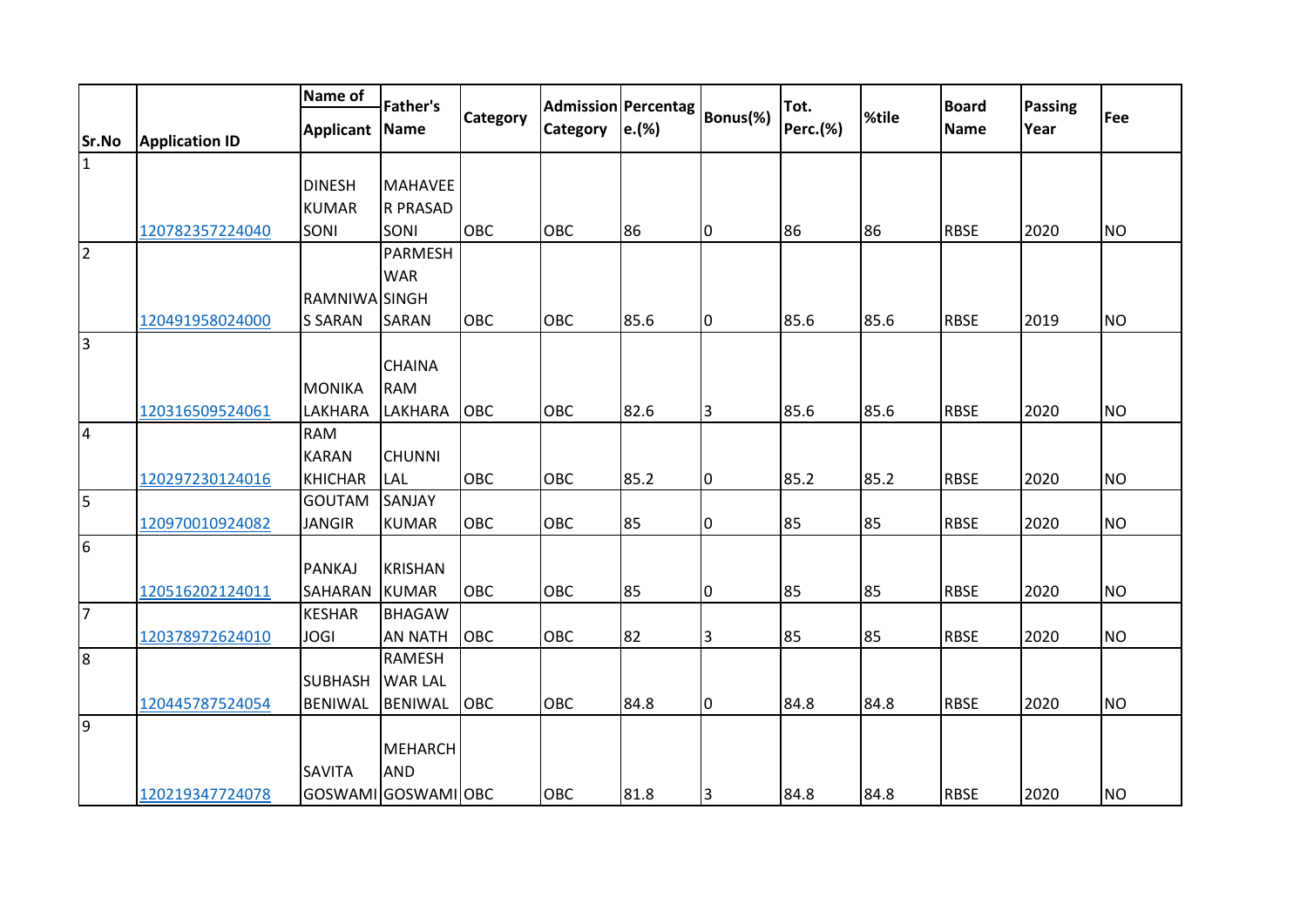| 10 |                 |                    | PRADEEP       |            |            |      |             |      |      |             |      |           |
|----|-----------------|--------------------|---------------|------------|------------|------|-------------|------|------|-------------|------|-----------|
|    |                 | <b>HARSH</b>       | <b>KUMAR</b>  |            |            |      |             |      |      |             |      |           |
|    | 120104559624065 | <b>SWAMI</b>       | SWAMI         | <b>OBC</b> | OBC        | 84.4 | $ 0\rangle$ | 84.4 | 84.4 | <b>CBSE</b> | 2019 | <b>NO</b> |
| 11 |                 | <b>SHRI</b>        |               |            |            |      |             |      |      |             |      |           |
|    |                 | <b>CHAND</b>       | <b>MANOJ</b>  |            |            |      |             |      |      |             |      |           |
|    | 120606067224097 | <b>BHAKAR</b>      | <b>BHAKAR</b> | <b>OBC</b> | <b>OBC</b> | 84.4 | $ 0\rangle$ | 84.4 | 84.4 | <b>RBSE</b> | 2020 | <b>NO</b> |
| 12 |                 | <b>RADHESH</b>     |               |            |            |      |             |      |      |             |      |           |
|    |                 | YAM                | <b>RAMANA</b> |            |            |      |             |      |      |             |      |           |
|    | 120500420724063 | <b>SIDDH</b>       | <b>ND</b>     | <b>OBC</b> | OBC        | 84.2 | 10          | 84.2 | 84.2 | <b>RBSE</b> | 2019 | <b>NO</b> |
| 13 |                 |                    |               |            |            |      |             |      |      |             |      |           |
|    |                 | <b>NIRMAL</b>      | <b>MADAN</b>  |            |            |      |             |      |      |             |      |           |
|    | 120263888524030 | PRAJAPAT           | LAL           | <b>OBC</b> | <b>OBC</b> | 79.2 | 5           | 84.2 | 84.2 | <b>RBSE</b> | 2020 | <b>NO</b> |
| 14 |                 |                    | <b>BIRBAL</b> |            |            |      |             |      |      |             |      |           |
|    |                 | <b>MAHENDR RAM</b> |               |            |            |      |             |      |      |             |      |           |
|    | 120826878224050 | A JAKHAR           | <b>JAKHAR</b> | <b>OBC</b> | <b>OBC</b> | 84   | 10          | 84   | 84   | <b>RBSE</b> | 2019 | <b>NO</b> |
| 15 |                 | <b>SHIV</b>        |               |            |            |      |             |      |      |             |      |           |
|    | 120365582124020 | <b>KUMAR</b>       | HARI RAM OBC  |            | OBC        | 84   | $ 0\rangle$ | 84   | 84   | <b>RBSE</b> | 2020 | <b>NO</b> |
| 16 |                 |                    | <b>VINOD</b>  |            |            |      |             |      |      |             |      |           |
|    |                 | PRIYANSH           | <b>KUMAR</b>  |            |            |      |             |      |      |             |      |           |
|    | 120721180624012 | U SONI             | SONI          | OBC        | OBC        | 81   | 3           | 84   | 84   | <b>RBSE</b> | 2020 | <b>NO</b> |

|                |                       |                       |                    |                 | SC Merit List Total Applications : 12 Cutoff : 72.4000 |       |    |          |       |              |                        |            |
|----------------|-----------------------|-----------------------|--------------------|-----------------|--------------------------------------------------------|-------|----|----------|-------|--------------|------------------------|------------|
|                |                       | Name of               | <b>Father's</b>    |                 |                                                        |       |    | lTot.    |       | <b>Board</b> |                        |            |
|                |                       | <b>Applicant Name</b> |                    | <b>Category</b> | <b>IAdmission Percentag Bonus(%)</b>   ' ''            |       |    | Perc.(%) | %tile | <b>Name</b>  | <b>Passing</b><br>Year | <b>Fee</b> |
| Sr.No          | <b>Application ID</b> |                       |                    |                 | <b>Category</b>                                        | e.(%) |    |          |       |              |                        |            |
|                |                       | <b>ISUNIL</b>         |                    |                 |                                                        |       |    |          |       |              |                        |            |
|                | 120589248324098       | KUMAR                 | <b>RAJU RAM SC</b> |                 | <b>SC</b>                                              | 83.6  | 10 | 83.6     | 83.6  | <b>RBSE</b>  | 2020                   | <b>NO</b>  |
| $\overline{2}$ |                       | <b>PRITAM</b>         |                    |                 |                                                        |       |    |          |       |              |                        |            |
|                |                       | <b>MEGHAW</b>         |                    |                 |                                                        |       |    |          |       |              |                        |            |
|                | 120336286124095       | IAL                   | LILADHAR SC        |                 | <b>SC</b>                                              | 82.2  | 10 | 82.2     | 82.2  | <b>RBSE</b>  | 2020                   | <b>NO</b>  |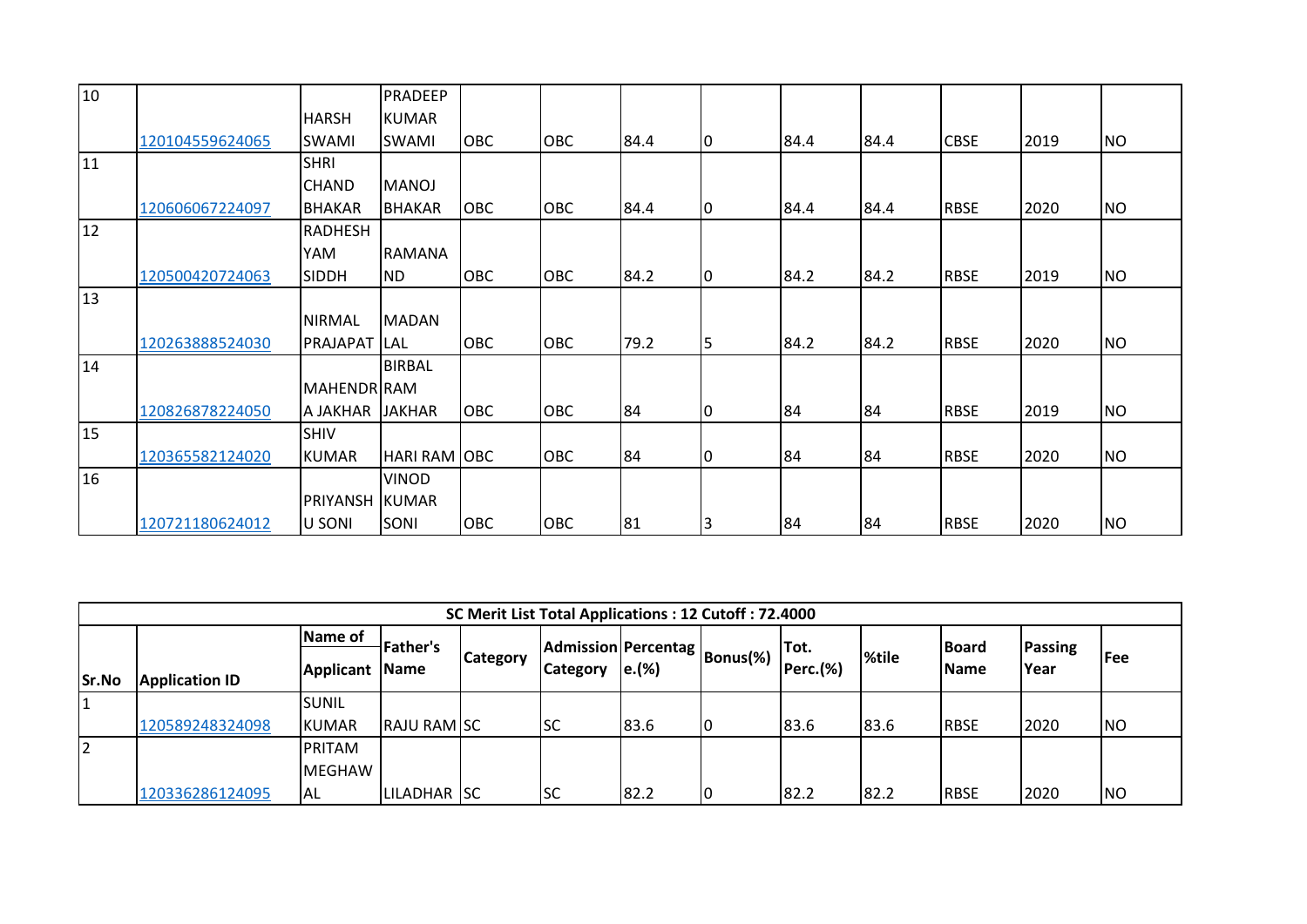| $\overline{3}$ |                 |                |                    |           |           |      |                |      |      |             |      |           |
|----------------|-----------------|----------------|--------------------|-----------|-----------|------|----------------|------|------|-------------|------|-----------|
|                |                 |                | <b>OM</b>          |           |           |      |                |      |      |             |      |           |
|                | 120435888624045 | <b>SUBHASH</b> | <b>PARKASH</b>     | <b>SC</b> | <b>SC</b> | 81   | 0              | 81   | 81   | <b>RBSE</b> | 2020 | <b>NO</b> |
| $\overline{4}$ |                 | <b>MANISH</b>  | <b>HARMAN</b>      |           |           |      |                |      |      |             |      |           |
|                | 120696022624045 | <b>KUMAR</b>   | ARAM               | <b>SC</b> | <b>SC</b> | 79.4 | 0              | 79.4 | 79.4 | <b>RBSE</b> | 2020 | <b>NO</b> |
| 5              |                 | <b>VIPIN</b>   |                    |           |           |      |                |      |      |             |      |           |
|                |                 | <b>SINGH</b>   | <b>BHANWA</b>      |           |           |      |                |      |      |             |      |           |
|                | 120396585424077 | <b>ROYAL</b>   | <b>RLAL</b>        | <b>SC</b> | <b>SC</b> | 79   | 10             | 79   | 79   | <b>RBSE</b> | 2018 | <b>NO</b> |
| 6              |                 |                | <b>HANSRAJ</b>     |           |           |      |                |      |      |             |      |           |
|                |                 |                | <b>MEGHWA</b>      |           |           |      |                |      |      |             |      |           |
|                | 120275890024074 | <b>POONAM</b>  |                    | <b>SC</b> | <b>SC</b> | 75.4 | 3              | 78.4 | 78.4 | <b>RBSE</b> | 2020 | <b>NO</b> |
| $\overline{7}$ |                 | <b>DUNGAR</b>  |                    |           |           |      |                |      |      |             |      |           |
|                |                 | <b>RAM</b>     |                    |           |           |      |                |      |      |             |      |           |
|                |                 | <b>MEGHWA</b>  | <b>TULCHA</b>      |           |           |      |                |      |      |             |      |           |
|                | 120511196224080 | L              | <b>RAM</b>         | <b>SC</b> | <b>SC</b> | 77.8 | $\overline{0}$ | 77.8 | 77.8 | <b>RBSE</b> | 2019 | <b>NO</b> |
| $\overline{8}$ |                 |                |                    |           |           |      |                |      |      |             |      |           |
|                |                 | <b>ARVIND</b>  | <b>VED</b>         |           |           |      |                |      |      |             |      |           |
|                | 120118118424019 | <b>KUMAR</b>   | <b>PRAKASH</b>     | <b>SC</b> | <b>SC</b> | 74.2 | $\overline{0}$ | 74.2 | 74.2 | <b>RBSE</b> | 2020 | <b>NO</b> |
| $\overline{9}$ |                 |                |                    |           |           |      |                |      |      |             |      |           |
|                |                 | <b>JAY</b>     | <b>ANNA</b>        |           |           |      |                |      |      |             |      |           |
|                | 120410982224084 | PRAKASH        | <b>RAM</b>         | <b>SC</b> | <b>SC</b> | 74   | Iо             | 74   | 74   | <b>RBSE</b> | 2020 | <b>NO</b> |
| 10             |                 |                | GANGADH            |           |           |      |                |      |      |             |      |           |
|                |                 |                | <b>AR</b>          |           |           |      |                |      |      |             |      |           |
|                |                 | <b>RAKESH</b>  | <b>MEGHWA</b>      |           |           |      |                |      |      |             |      |           |
|                | 120524943724089 | <b>KUMAR</b>   |                    | <b>SC</b> | <b>SC</b> | 73.6 | $\overline{0}$ | 73.6 | 73.6 | <b>RBSE</b> | 2020 | <b>NO</b> |
| 11             |                 |                |                    |           |           |      |                |      |      |             |      |           |
|                |                 | <b>PAWAN</b>   | SANJAY             |           |           |      |                |      |      |             |      |           |
|                |                 | <b>KUMAR</b>   | <b>KUMAR</b>       |           |           |      |                |      |      |             |      |           |
|                | 120362933324021 |                | GADHWAL GADHWAL SC |           | <b>SC</b> | 72.4 | $\overline{0}$ | 72.4 | 72.4 | <b>RBSE</b> | 2020 | <b>NO</b> |
| 12             |                 |                | <b>JAYCHAN</b>     |           |           |      |                |      |      |             |      |           |
|                |                 | <b>SUNIL</b>   | <b>DLAL</b>        |           |           |      |                |      |      |             |      |           |
|                | 120683319524015 | <b>REGAR</b>   | <b>REGAR</b>       | <b>SC</b> | <b>SC</b> | 72.4 | Iо             | 72.4 | 72.4 | <b>RBSE</b> | 2020 | <b>NO</b> |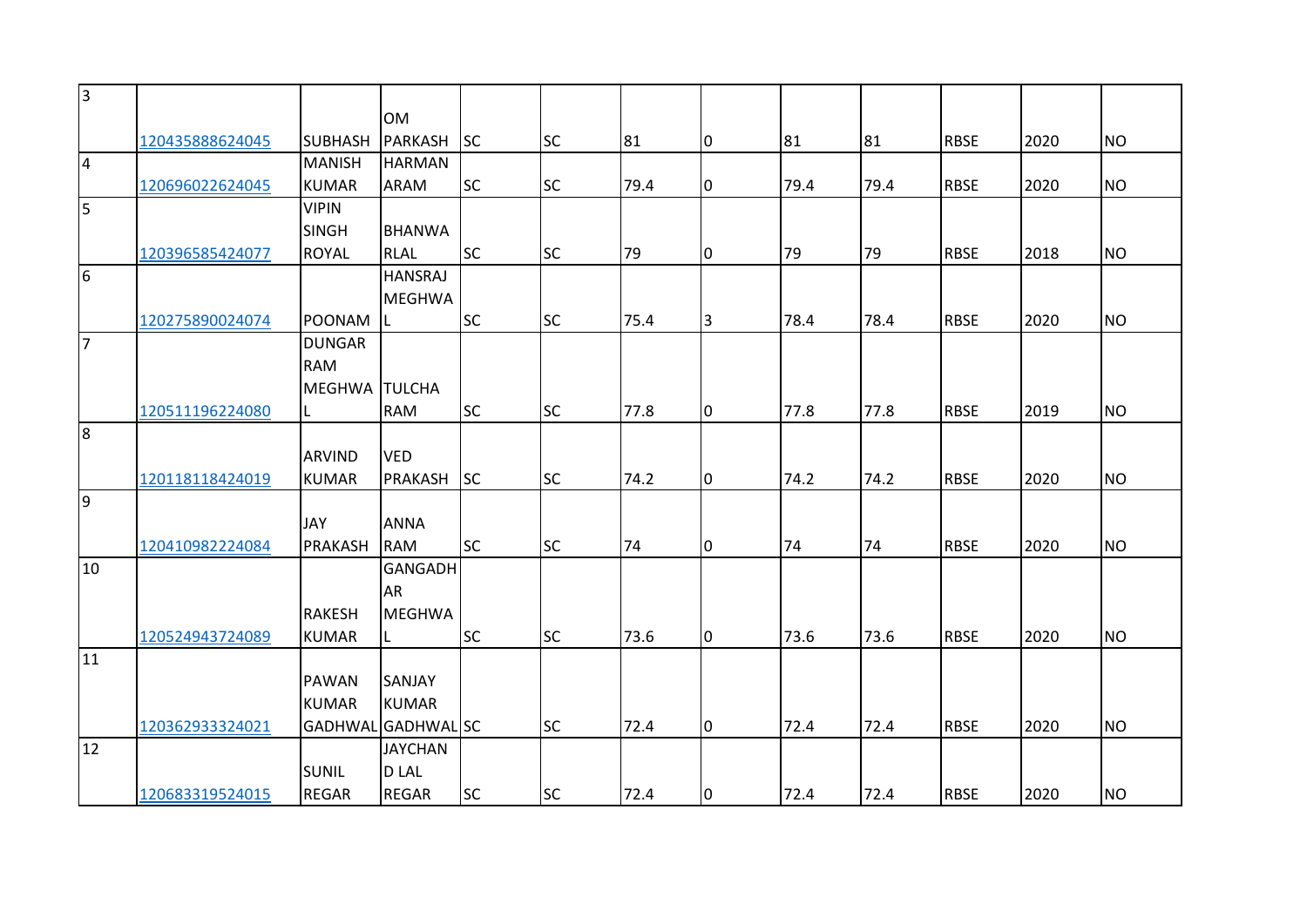|                |                       |                       |                |                 | ST Merit List Total Applications: 6 Cutoff: 57.0000 |                   |          |                 |       |              |                |           |
|----------------|-----------------------|-----------------------|----------------|-----------------|-----------------------------------------------------|-------------------|----------|-----------------|-------|--------------|----------------|-----------|
|                |                       | <b>Name of</b>        | Father's       |                 | Admission Percentag                                 |                   |          | Tot.            |       | <b>Board</b> | <b>Passing</b> |           |
|                |                       | <b>Applicant Name</b> |                | <b>Category</b> | <b>Category</b>                                     | $\mathsf{e}.(\%)$ | Bonus(%) | <b>Perc.(%)</b> | %tile | Name         | Year           | Fee       |
| Sr.No          | <b>Application ID</b> |                       |                |                 |                                                     |                   |          |                 |       |              |                |           |
| $\mathbf{1}$   |                       |                       | <b>MAHESH</b>  |                 |                                                     |                   |          |                 |       |              |                |           |
|                |                       | RIMJHIM               | <b>KUMAR</b>   |                 |                                                     |                   |          |                 |       |              |                |           |
|                | 120512928024023       | <b>MEENA</b>          | <b>MEENA</b>   | IST             | <b>ST</b>                                           | 69                | 3        | 72              | 72    | <b>RBSE</b>  | 2020           | <b>NO</b> |
| $\overline{2}$ |                       |                       | <b>GANESH</b>  |                 |                                                     |                   |          |                 |       |              |                |           |
|                |                       | <b>ABHISHEK KUMAR</b> |                |                 |                                                     |                   |          |                 |       |              |                |           |
|                | 120522034424049       | <b>MEENA</b>          | <b>MEENA</b>   | IST             | <b>ST</b>                                           | 64.6              | l0       | 64.6            | 64.6  | <b>RBSE</b>  | 2019           | <b>NO</b> |
| 3              |                       |                       | <b>MUKESH</b>  |                 |                                                     |                   |          |                 |       |              |                |           |
|                |                       | <b>PANKAJ</b>         | <b>KUMAR</b>   |                 |                                                     |                   |          |                 |       |              |                |           |
|                | 120522090024089       | <b>MEENA</b>          | <b>MEENA</b>   | <b>ST</b>       | <b>ST</b>                                           | 62.6              | 0        | 62.6            | 62.6  | <b>RBSE</b>  | 2020           | <b>NO</b> |
| 4              |                       |                       | <b>KANHAIA</b> |                 |                                                     |                   |          |                 |       |              |                |           |
|                |                       | NARENDR LAL           |                |                 |                                                     |                   |          |                 |       |              |                |           |
|                | 120484007024050       | A MEENA               | <b>MEENA</b>   | <b>ST</b>       | <b>ST</b>                                           | 62                | 0        | 62              | 62    | <b>RBSE</b>  | 2020           | <b>NO</b> |
| 5              |                       |                       | <b>ARJUN</b>   |                 |                                                     |                   |          |                 |       |              |                |           |
|                |                       | <b>PUNEET</b>         | LAL            |                 |                                                     |                   |          |                 |       |              |                |           |
|                | 120170397724090       | <b>MEENA</b>          | <b>MEENA</b>   | <b>ST</b>       | <b>ST</b>                                           | 58                | 0        | 58              | 58    | <b>RBSE</b>  | 2020           | <b>NO</b> |
| 6              |                       |                       |                |                 |                                                     |                   |          |                 |       |              |                |           |
|                |                       | <b>RAHUL</b>          | <b>BHANIRA</b> |                 |                                                     |                   |          |                 |       |              |                |           |
|                | 120496643324048       | <b>MEENA</b>          | M MEENA ST     |                 | <b>ST</b>                                           | 57                | Iо       | 57              | 57    | <b>RBSE</b>  | 2020           | <b>NO</b> |

|       |                       |               |                 | <b>MBC Merit List Total Applications: 1 Cutoff: 59.4000</b> |                 |                                                      |    |          |              |              |         |                |
|-------|-----------------------|---------------|-----------------|-------------------------------------------------------------|-----------------|------------------------------------------------------|----|----------|--------------|--------------|---------|----------------|
|       |                       | Name of       | <b>Father's</b> |                                                             |                 |                                                      |    | Tot.     |              | <b>Board</b> | Passing |                |
|       |                       | Applicant     | <b>Name</b>     | <b>Category</b>                                             | <b>Category</b> | <b>IAdmission Percentag Bonus(%)</b>   ' ''<br>e.(%) |    | Perc.(%) | <b>%tile</b> | <b>Name</b>  | Year    | l Fee          |
| Sr.No | <b>Application ID</b> |               |                 |                                                             |                 |                                                      |    |          |              |              |         |                |
|       |                       | <b>MUKESH</b> |                 |                                                             |                 |                                                      |    |          |              |              |         |                |
|       |                       | <b>KUMAR</b>  | LALCHAN         |                                                             |                 |                                                      |    |          |              |              |         |                |
|       |                       | <b>GADIYA</b> | D GADIYA        |                                                             |                 |                                                      |    |          |              |              |         |                |
|       | 120163837624060       | <b>ILUHAR</b> | LUHAR           | MBC-OBC MBC                                                 |                 | 59.4                                                 | IО | 59.4     | 59.4         | <b>RBSE</b>  | 2020    | N <sub>O</sub> |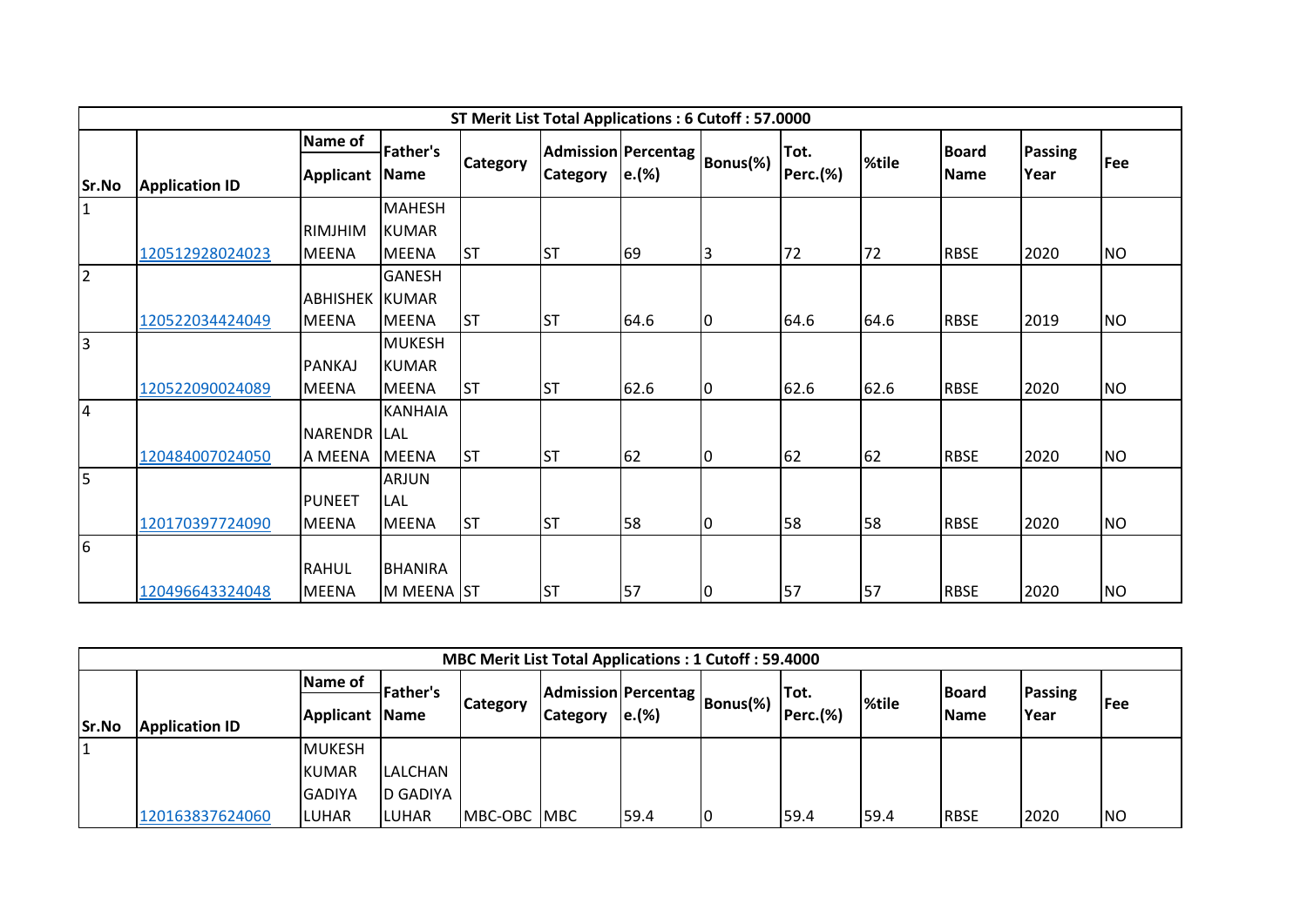|                         | <b>SBD GOVT. PG COLLEGE, SARDARSHAHAR</b> |                               |                                           |                 |                                       |                                                 |                |                         |       |                      |                        |           |  |  |
|-------------------------|-------------------------------------------|-------------------------------|-------------------------------------------|-----------------|---------------------------------------|-------------------------------------------------|----------------|-------------------------|-------|----------------------|------------------------|-----------|--|--|
|                         |                                           |                               |                                           |                 | <b>B.Sc. I Math WAITING GENERAL I</b> |                                                 |                |                         |       |                      |                        |           |  |  |
| Sr.No                   | <b>Application ID</b>                     | Name of<br><b>Applicant</b>   | <b>Father's</b><br>Name                   | <b>Category</b> | <b>Category</b>                       | <b>Admission Percentag</b><br>$\mathbf{e}$ .(%) | Bonus(%)       | Tot.<br><b>Perc.(%)</b> | %tile | <b>Board</b><br>Name | <b>Passing</b><br>Year | Fee       |  |  |
| $\mathbf{1}$            |                                           | YUDHISHT<br><b>HIR</b>        | <b>SHARWAN</b>                            |                 |                                       |                                                 |                |                         |       |                      |                        |           |  |  |
|                         | 120115550924045                           | <b>KUMAR</b><br><b>SHARMA</b> | <b>KUMAR</b><br><b>SHARMA</b>             | General         | Waiting                               | 86                                              | 0              | 86                      | 86    | <b>RBSE</b>          | 2020                   | <b>No</b> |  |  |
| $\overline{2}$          | 120379714424069                           | <b>TEENA</b><br><b>PAREEK</b> | <b>OMPRAKA</b><br><b>SH</b>               | General         | Waiting                               | 83                                              | 3              | 86                      | 86    | <b>RBSE</b>          | 2020                   | No        |  |  |
| $\overline{\mathbf{3}}$ |                                           |                               | <b>MAHENDR</b>                            |                 |                                       |                                                 |                |                         |       |                      |                        |           |  |  |
|                         | 120314507424050 SUNITA                    |                               | <b>A SINGH</b>                            | General         | Waiting                               | 82.8                                            | $\overline{3}$ | 85.8                    | 85.8  | <b>RBSE</b>          | 2020                   | <b>No</b> |  |  |
| $\overline{4}$          | 120362485724030                           | <b>GOPAL</b><br><b>JAJRA</b>  | <b>MANI</b><br><b>RAM</b><br><b>JAJRA</b> | General         | Waiting                               | 85                                              | 0              | 85                      | 85    | <b>RBSE</b>          | 2019                   | <b>No</b> |  |  |
| $\overline{5}$          |                                           |                               |                                           |                 |                                       |                                                 |                |                         |       |                      |                        |           |  |  |
|                         | 120979619624030                           | <b>GOVIND</b><br><b>SINGH</b> | <b>MAHENDR</b><br><b>A SINGH</b>          | General         | Waiting                               | 84.2                                            | I٥             | 84.2                    | 84.2  | <b>RBSE</b>          | 2019                   | <b>No</b> |  |  |
| 6                       |                                           | <b>MANISHA</b>                |                                           |                 |                                       |                                                 |                |                         |       |                      |                        |           |  |  |
|                         | 120273486024013                           | SHARMA                        | DINDAYAL General                          |                 | Waiting                               | 81.2                                            | IЗ             | 84.2                    | 84.2  | <b>RBSE</b>          | 2020                   | <b>No</b> |  |  |
| 7                       | 120748170624010                           | <b>ANIL</b><br>PRAJAPAT       | <b>RADHA</b><br><b>KISHAN</b>             | OBC             | Waiting                               | 83.8                                            | 0              | 83.8                    | 83.8  | <b>RBSE</b>          | 2020                   | <b>No</b> |  |  |
| 8                       |                                           | <b>VIKAS</b>                  | <b>HARI RAM</b>                           |                 |                                       |                                                 |                |                         |       |                      |                        |           |  |  |
|                         | 120931829824040                           | <b>KUMAR</b>                  | <b>LUHAR</b>                              | OBC             | Waiting                               | 83.8                                            | l0             | 83.8                    | 83.8  | <b>RBSE</b>          | 2020                   | <b>No</b> |  |  |
| l9                      | 120987075124062 SAINI                     |                               | NIRANJAN NAND LAL<br>SAINI                | OBC             | Waiting                               | 83.8                                            | 0              | 83.8                    | 83.8  | <b>RBSE</b>          | 2020                   | <b>No</b> |  |  |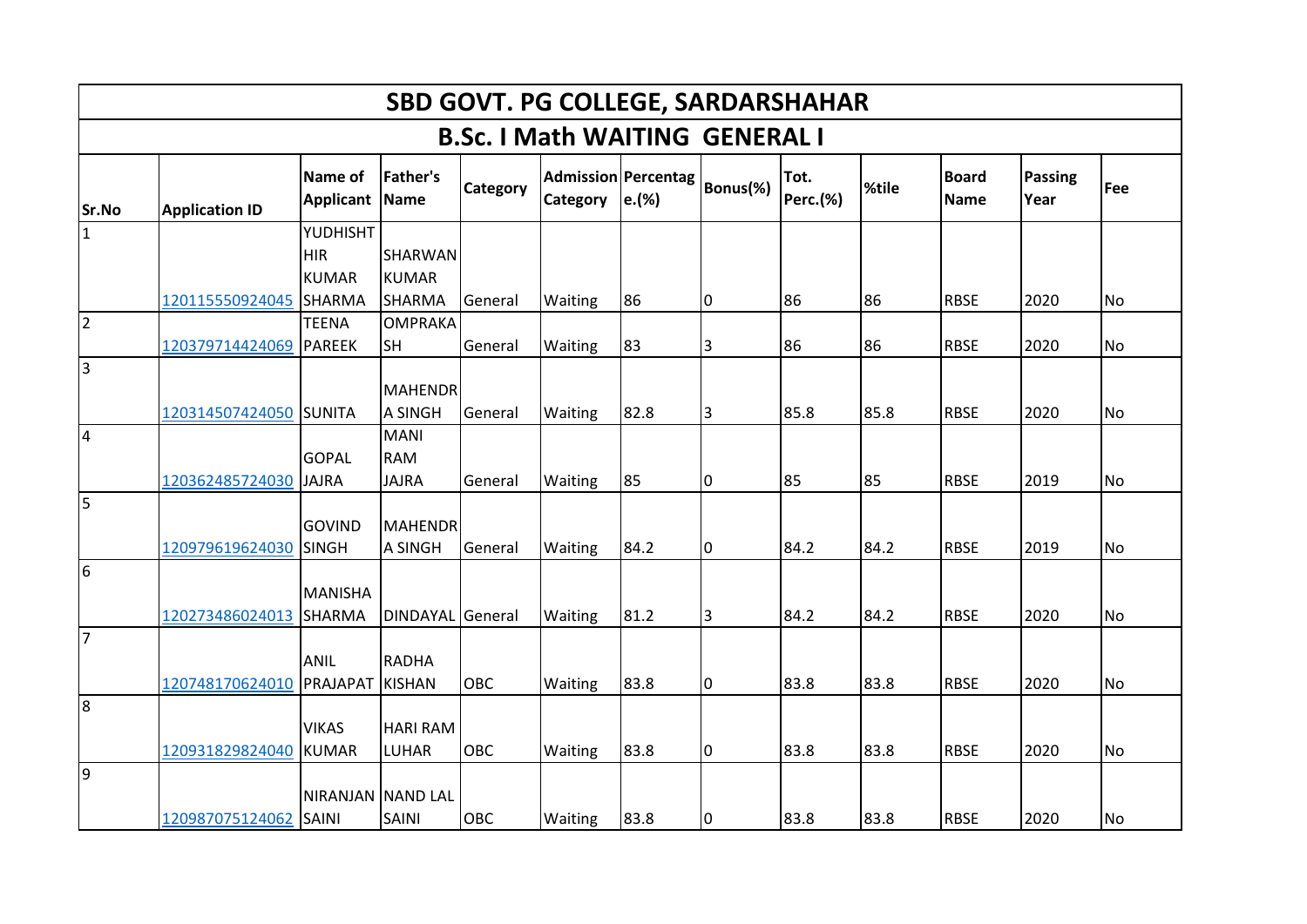| 10 |                          | <b>TEJPAL</b>      | <b>BEGRAJ</b>   |            |         |      |                |      |      |             |      |                |
|----|--------------------------|--------------------|-----------------|------------|---------|------|----------------|------|------|-------------|------|----------------|
|    | 120266135824096 SUTHAR   |                    | <b>SUTHAR</b>   | <b>OBC</b> | Waiting | 83.6 | 0              | 83.6 | 83.6 | <b>RBSE</b> | 2019 | N <sub>o</sub> |
| 11 |                          |                    |                 |            |         |      |                |      |      |             |      |                |
|    |                          |                    |                 |            |         |      |                |      |      |             |      |                |
|    |                          | <b>SUBHASH</b>     | KANHAIYA        |            |         |      |                |      |      |             |      |                |
|    |                          | <b>CHANDRA</b> LAL |                 |            |         |      |                |      |      |             |      |                |
|    |                          |                    | UPADHYA UPADHYA |            |         |      |                |      |      |             |      |                |
|    | 120918942024085 Y        |                    | Υ               | General    | Waiting | 83.4 | 0              | 83.4 | 83.4 | <b>RBSE</b> | 2020 | <b>No</b>      |
| 12 |                          |                    | LALCHAN         |            |         |      |                |      |      |             |      |                |
|    |                          |                    | D               |            |         |      |                |      |      |             |      |                |
|    |                          |                    | <b>BHAMBH</b>   |            |         |      |                |      |      |             |      |                |
|    | 120231985024060 MUKESH   |                    | U               | OBC        | Waiting | 83.4 | 0              | 83.4 | 83.4 | <b>RBSE</b> | 2020 | No             |
| 13 |                          |                    |                 |            |         |      |                |      |      |             |      |                |
|    |                          | <b>SUSHIL</b>      | <b>MAHENDR</b>  |            |         |      |                |      |      |             |      |                |
|    | 120412807224087          | <b>KUMAR</b>       | A KUMAR OBC     |            | Waiting | 83.4 | l0             | 83.4 | 83.4 | <b>RBSE</b> | 2020 | <b>No</b>      |
| 14 |                          |                    | <b>ASHOK</b>    |            |         |      |                |      |      |             |      |                |
|    |                          | <b>KHUSHI</b>      | <b>KUMAR</b>    |            |         |      |                |      |      |             |      |                |
|    | 120938194024089 SWAMI    |                    | SWAMI           | <b>OBC</b> | Waiting | 80.4 | $\overline{3}$ | 83.4 | 83.4 | <b>RBSE</b> | 2020 | <b>No</b>      |
| 15 |                          |                    |                 |            |         |      |                |      |      |             |      |                |
|    |                          |                    | <b>SHANKAR</b>  |            |         |      |                |      |      |             |      |                |
|    | 120248731524054 DEV SONI |                    | <b>LAL SONI</b> | OBC        | Waiting | 83.2 | l0             | 83.2 | 83.2 | <b>RBSE</b> | 2020 | <b>No</b>      |
| 16 |                          | <b>OM</b>          |                 |            |         |      |                |      |      |             |      |                |
|    |                          | <b>PRAKASH</b>     | <b>BHANWA</b>   |            |         |      |                |      |      |             |      |                |
|    | 120735646224095          | SAU                | <b>RLAL SAU</b> | <b>OBC</b> | Waiting | 83.2 | 10             | 83.2 | 83.2 | <b>RBSE</b> | 2019 | <b>No</b>      |
| 17 |                          | <b>JAYSINGH</b>    | RANJEET         |            |         |      |                |      |      |             |      |                |
|    | 120836858824087          | <b>BHATI</b>       | <b>SINGH</b>    | General    | Waiting | 83.2 | 0              | 83.2 | 83.2 | <b>RBSE</b> | 2020 | <b>No</b>      |
| 18 |                          | <b>DEVESH</b>      |                 |            |         |      |                |      |      |             |      |                |
|    | 120557047824051          | <b>SWAMI</b>       | <b>MAHESH</b>   | OBC        | Waiting | 83.2 | O              | 83.2 | 83.2 | <b>RBSE</b> | 2019 | <b>No</b>      |
| 19 |                          | <b>PAWAN</b>       |                 |            |         |      |                |      |      |             |      |                |
|    | 120626134624095 KUMAR    |                    | <b>RAM LAL</b>  | OBC        | Waiting | 83.2 | l0             | 83.2 | 83.2 | <b>RBSE</b> | 2020 | <b>No</b>      |
| 20 |                          | <b>MANEESH</b>     | <b>CHIMAN</b>   |            |         |      |                |      |      |             |      |                |
|    |                          | Α                  |                 |            |         |      |                |      |      |             |      |                |
|    | 120265473824047 KANWAR   |                    | <b>SINGH</b>    | General    | Waiting | 80.2 | 3              | 83.2 | 83.2 | <b>RBSE</b> | 2020 | No             |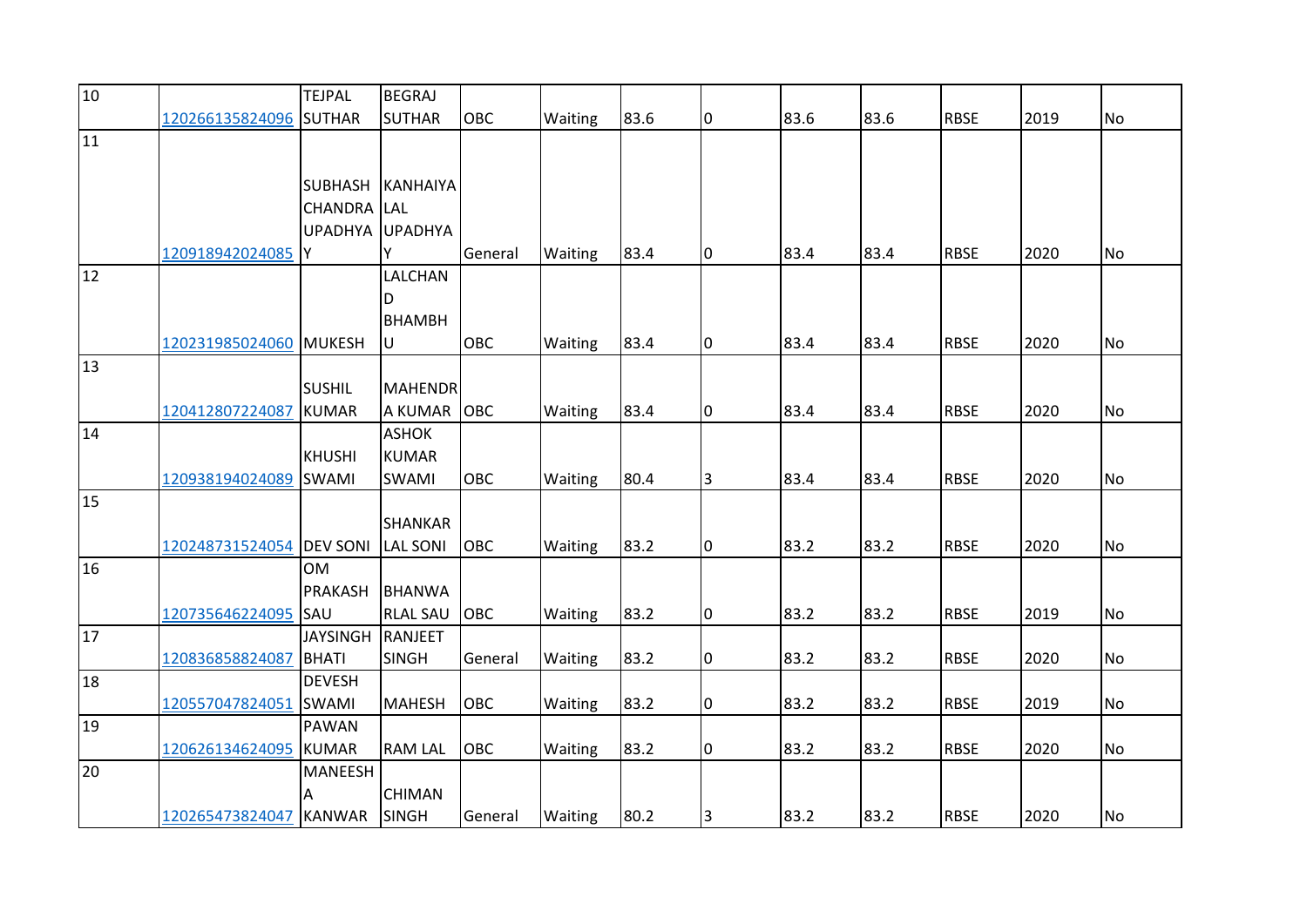| 21 |                        |                 | <b>NAND</b>     |            |                |      |                |      |      |             |      |           |
|----|------------------------|-----------------|-----------------|------------|----------------|------|----------------|------|------|-------------|------|-----------|
|    |                        | <b>ANIL</b>     | <b>KISHOR</b>   |            |                |      |                |      |      |             |      |           |
|    | 120240645024072        | <b>PAPEEK</b>   | <b>PAREEK</b>   | General    | Waiting        | 83   | 0              | 83   | 83   | <b>RBSE</b> | 2020 | <b>No</b> |
| 22 |                        |                 | <b>MUKESH</b>   |            |                |      |                |      |      |             |      |           |
|    |                        | <b>ARPITA</b>   | <b>KUMAR</b>    |            |                |      |                |      |      |             |      |           |
|    | 120659487024067        | <b>SHARMA</b>   | <b>SEVDA</b>    | General    | Waiting        | 79.8 | $\overline{3}$ | 82.8 | 82.8 | <b>RBSE</b> | 2020 | <b>No</b> |
| 23 |                        |                 | <b>RAMCHAN</b>  |            |                |      |                |      |      |             |      |           |
|    |                        | POOJA           | <b>DRA</b>      |            |                |      |                |      |      |             |      |           |
|    | 120884301024024        | BHAMU           | <b>BHAMU</b>    | OBC        | Waiting        | 79.8 | $\overline{3}$ | 82.8 | 82.8 | <b>RBSE</b> | 2020 | No        |
| 24 |                        | <b>MANJEET</b>  | <b>DALIP</b>    |            |                |      |                |      |      |             |      |           |
|    | 120572186124025        | <b>SWAMI</b>    | <b>SWAMI</b>    | <b>OBC</b> | Waiting        | 82.6 | 0              | 82.6 | 82.6 | <b>RBSE</b> | 2020 | <b>No</b> |
| 25 |                        |                 |                 |            |                |      |                |      |      |             |      |           |
|    |                        | <b>JITENDRA</b> | <b>JAGDISH</b>  |            |                |      |                |      |      |             |      |           |
|    | 120262285024031 SUTHAR |                 | <b>SUTHAR</b>   | <b>OBC</b> | Waiting        | 82.6 | 0              | 82.6 | 82.6 | <b>RBSE</b> | 2019 | <b>No</b> |
| 26 |                        |                 | <b>RAM</b>      |            |                |      |                |      |      |             |      |           |
|    |                        | <b>VINOD</b>    | <b>KUMAR</b>    |            |                |      |                |      |      |             |      |           |
|    | 120583582324026 KUMAR  |                 | <b>POONIA</b>   | <b>OBC</b> | Waiting        | 82.6 | 0              | 82.6 | 82.6 | <b>RBSE</b> | 2020 | <b>No</b> |
| 27 |                        |                 |                 |            |                |      |                |      |      |             |      |           |
|    |                        | <b>KULDEEP</b>  | <b>NARENDR</b>  |            |                |      |                |      |      |             |      |           |
|    | 120518771624093        | <b>SINGH</b>    | A SINGH         | General    | Waiting        | 82.6 | 0              | 82.6 | 82.6 | <b>RBSE</b> | 2019 | <b>No</b> |
| 28 |                        |                 | LALCHAN         |            |                |      |                |      |      |             |      |           |
|    |                        |                 | D               |            |                |      |                |      |      |             |      |           |
|    |                        |                 | <b>KARWASA</b>  |            |                |      |                |      |      |             |      |           |
|    | 120610648124027 SUNITA |                 | <b>RA</b>       | OBC        | Waiting        | 79.2 | $\overline{3}$ | 82.2 | 82.2 | <b>RBSE</b> | 2020 | No        |
| 29 |                        | <b>RAJESH</b>   | <b>SHIVBHAG</b> |            |                |      |                |      |      |             |      |           |
|    | 120852814324031 KUMAR  |                 | <b>WAN</b>      | General    | <b>Waiting</b> | 82   | 0              | 82   | 82   | <b>RBSE</b> | 2020 | No        |
| 30 |                        | <b>ASHOK</b>    |                 |            |                |      |                |      |      |             |      |           |
|    | 120184239024094        | <b>KUMAR</b>    | <b>HAR LAL</b>  | <b>OBC</b> | Waiting        | 81.8 | 0              | 81.8 | 81.8 | <b>RBSE</b> | 2020 | No        |
| 31 |                        |                 |                 |            |                |      |                |      |      |             |      |           |
|    |                        |                 | <b>RAJENDRA</b> |            |                |      |                |      |      |             |      |           |
|    |                        | <b>SHIVANG</b>  | <b>KUMAR</b>    |            |                |      |                |      |      |             |      |           |
|    | 120618812524096 GAUR   |                 | SHARMA          | General    | Waiting        | 81.6 | 10             | 81.6 | 81.6 | <b>RBSE</b> | 2020 | <b>No</b> |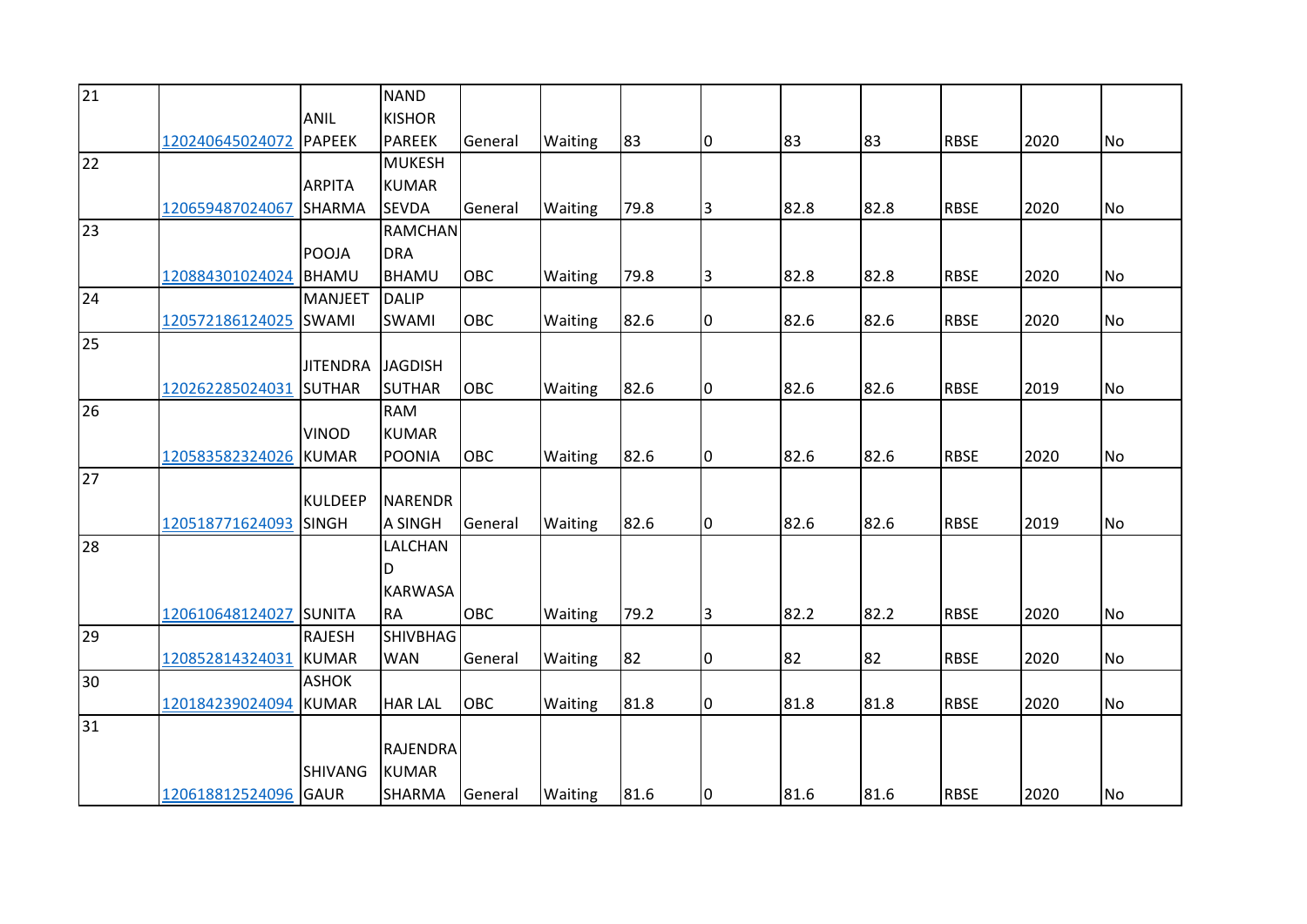| 32 |                       | <b>KALU</b>    | <b>NORANG</b>    |            |                |      |                |      |      |             |      |           |
|----|-----------------------|----------------|------------------|------------|----------------|------|----------------|------|------|-------------|------|-----------|
|    | 120847921124051       | <b>RAM</b>     | <b>RAM</b>       | OBC        | Waiting        | 81.4 | 0              | 81.4 | 81.4 | <b>RBSE</b> | 2020 | <b>No</b> |
| 33 |                       | PRADEEP        |                  |            |                |      |                |      |      |             |      |           |
|    |                       | <b>KUMAR</b>   | <b>MAHAVEE</b>   |            |                |      |                |      |      |             |      |           |
|    | 120617418124017       | <b>KASWAN</b>  | R PRASAD General |            | Waiting        | 81.4 | l0             | 81.4 | 81.4 | <b>RBSE</b> | 2020 | No        |
| 34 |                       | <b>BALJEET</b> | <b>BAJRANG</b>   |            |                |      |                |      |      |             |      |           |
|    | 120487206924089       | <b>SINGH</b>   | <b>SINGH</b>     | General    | <b>Waiting</b> | 81.2 | 0              | 81.2 | 81.2 | <b>RBSE</b> | 2020 | <b>No</b> |
| 35 |                       | <b>GOVIND</b>  | PADMA            |            |                |      |                |      |      |             |      |           |
|    | 120103809024061       | <b>KUMAR</b>   | <b>RAM</b>       | <b>OBC</b> | Waiting        | 81.2 | 0              | 81.2 | 81.2 | <b>RBSE</b> | 2020 | <b>No</b> |
| 36 |                       |                | <b>RAMU</b>      |            |                |      |                |      |      |             |      |           |
|    |                       |                | <b>RAM</b>       |            |                |      |                |      |      |             |      |           |
|    |                       | <b>ANIL</b>    | <b>TETARWA</b>   |            |                |      |                |      |      |             |      |           |
|    | 120753145224015       | <b>KUMAR</b>   |                  | <b>OBC</b> | <b>Waiting</b> | 81.2 | 10             | 81.2 | 81.2 | <b>RBSE</b> | 2020 | No        |
| 37 |                       |                | <b>GHANSYA</b>   |            |                |      |                |      |      |             |      |           |
|    |                       | <b>ANURAG</b>  | M                |            |                |      |                |      |      |             |      |           |
|    | 120689752824057       | SHARMA         | <b>SHARMA</b>    | General    | <b>Waiting</b> | 81.2 | l0             | 81.2 | 81.2 | <b>RBSE</b> | 2020 | <b>No</b> |
| 38 |                       |                |                  |            |                |      |                |      |      |             |      |           |
|    |                       |                | <b>OMPRAKA</b>   |            |                |      |                |      |      |             |      |           |
|    |                       | LAXMI          | lsн              |            |                |      |                |      |      |             |      |           |
|    | 120114123424033       | <b>AGRAWAL</b> | AGRAWAL General  |            | Waiting        | 78.2 | $\overline{3}$ | 81.2 | 81.2 | <b>RBSE</b> | 2020 | <b>No</b> |
| 39 |                       | <b>AYUSHI</b>  | <b>ARVIND</b>    |            |                |      |                |      |      |             |      |           |
|    | 120399370924022       | SAINI          | <b>SAINI</b>     | <b>OBC</b> | Waiting        | 78.2 | $\overline{3}$ | 81.2 | 81.2 | <b>RBSE</b> | 2020 | <b>No</b> |
| 40 |                       | <b>VIKASH</b>  | <b>BHANWA</b>    |            |                |      |                |      |      |             |      |           |
|    |                       | <b>KUMAR</b>   | R LAL            |            |                |      |                |      |      |             |      |           |
|    | 120823374424030       | <b>MAHALA</b>  | <b>MAHALA</b>    | <b>OBC</b> | <b>Waiting</b> | 81   | 0              | 81   | 81   | <b>RBSE</b> | 2020 | No        |
| 41 |                       | <b>VIVEK</b>   | <b>HARISH</b>    |            |                |      |                |      |      |             |      |           |
|    | 120121041424015       | <b>PAREEK</b>  | <b>PAREEK</b>    | General    | <b>Waiting</b> | 80.8 | 0              | 80.8 | 80.8 | <b>RBSE</b> | 2020 | <b>No</b> |
| 42 |                       | <b>ASHOK</b>   | SANWAR           |            |                |      |                |      |      |             |      |           |
|    | 120575369624064 KUMAR |                | MAL              | OBC        | Waiting        | 80.8 | 10             | 80.8 | 80.8 | <b>RBSE</b> | 2019 | <b>No</b> |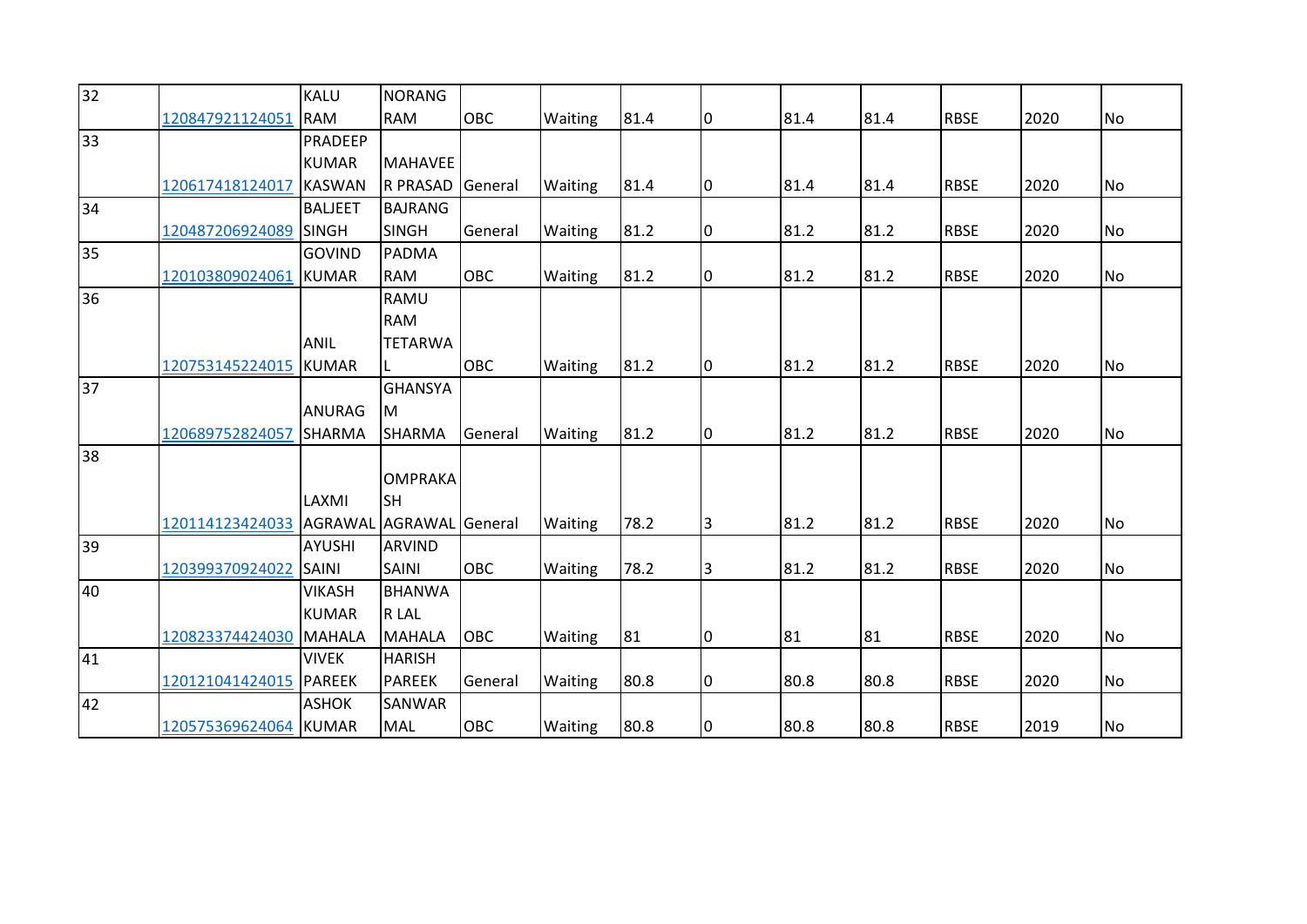|                | <b>B.Sc. I Math WAITING OBC I</b> |                       |                                |                 |                 |                                      |                |                         |       |                             |                        |           |  |  |
|----------------|-----------------------------------|-----------------------|--------------------------------|-----------------|-----------------|--------------------------------------|----------------|-------------------------|-------|-----------------------------|------------------------|-----------|--|--|
| Sr.No          | <b>Application ID</b>             | Name of<br>Applicant  | <b>Father's</b><br><b>Name</b> | <b>Category</b> | <b>Category</b> | <b>Admission Percentag</b><br> e.(%) | Bonus(%)       | Tot.<br><b>Perc.(%)</b> | %tile | <b>Board</b><br><b>Name</b> | <b>Passing</b><br>Year | Fee       |  |  |
| $\mathbf{1}$   |                                   |                       | <b>BANWARI</b>                 |                 |                 |                                      |                |                         |       |                             |                        |           |  |  |
|                |                                   | <b>RAHUL</b>          | LAL                            |                 |                 |                                      |                |                         |       |                             |                        |           |  |  |
|                | 120522354924031                   | <b>SWAMI</b>          | <b>SWAMI</b>                   | <b>OBC</b>      | Waiting         | 80.8                                 | 0              | 80.8                    | 80.8  | <b>RBSE</b>                 | 2020                   | No        |  |  |
| 2              |                                   | SHANU                 | <b>OMPRAKA</b>                 |                 |                 |                                      |                |                         |       |                             |                        |           |  |  |
|                | 120422072024068                   | <b>JANGIR</b>         | <b>SH</b>                      | <b>OBC</b>      | <b>Waiting</b>  | 77.8                                 | IЗ             | 80.8                    | 80.8  | <b>RBSE</b>                 | 2020                   | <b>No</b> |  |  |
| lз             |                                   | <b>ASHOK</b>          | <b>DANARA</b>                  |                 |                 |                                      |                |                         |       |                             |                        |           |  |  |
|                |                                   | <b>KUMAR</b>          | M                              |                 |                 |                                      |                |                         |       |                             |                        |           |  |  |
|                | 120998412824029                   | <b>SINWAR</b>         | <b>SINWAR</b>                  | <b>OBC</b>      | Waiting         | 80.6                                 | $\overline{0}$ | 80.6                    | 80.6  | <b>RBSE</b>                 | 2020                   | No        |  |  |
| $\overline{4}$ |                                   | <b>MANISH</b>         |                                |                 |                 |                                      |                |                         |       |                             |                        |           |  |  |
|                |                                   | <b>KUMAR</b>          | <b>BHAGIRAT</b>                |                 |                 |                                      |                |                         |       |                             |                        |           |  |  |
|                | 120165763924067                   | <b>SWAMI</b>          | <b>H SWAMI</b>                 | <b>OBC</b>      | Waiting         | 80.6                                 | 0              | 80.6                    | 80.6  | <b>RBSE</b>                 | 2020                   | <b>No</b> |  |  |
| l5             |                                   | <b>ARUN</b>           | <b>NANDKISH</b>                |                 |                 |                                      |                |                         |       |                             |                        |           |  |  |
|                | 120761522324035                   | <b>SAINI</b>          | <b>OR</b>                      | <b>OBC</b>      | Waiting         | 80.6                                 | 0              | 80.6                    | 80.6  | <b>RBSE</b>                 | 2020                   | No        |  |  |
| 6              |                                   | <b>RAM</b>            |                                |                 |                 |                                      |                |                         |       |                             |                        |           |  |  |
|                |                                   | <b>KISHAN</b>         | <b>PARMESH</b>                 |                 |                 |                                      |                |                         |       |                             |                        |           |  |  |
|                | 120271455424082                   | <b>JYANI</b>          | <b>WAR LAL</b>                 | <b>OBC</b>      | Waiting         | 80.6                                 | Iо             | 80.6                    | 80.6  | <b>RBSE</b>                 | 2020                   | <b>No</b> |  |  |
| 17             |                                   |                       | <b>OM</b>                      |                 |                 |                                      |                |                         |       |                             |                        |           |  |  |
|                |                                   |                       | <b>PRAKASH</b>                 |                 |                 |                                      |                |                         |       |                             |                        |           |  |  |
|                | 120567837924027                   | <b>SUNIL NAI INAI</b> |                                | <b>OBC</b>      | Waiting         | 80.6                                 | 10             | 80.6                    | 80.6  | <b>RBSE</b>                 | 2019                   | No        |  |  |
| 8              |                                   |                       | SHRAWAN                        |                 |                 |                                      |                |                         |       |                             |                        |           |  |  |
|                |                                   | <b>ANU</b>            | <b>DAS</b>                     |                 |                 |                                      |                |                         |       |                             |                        |           |  |  |
|                | 120687202224051                   | SWAMI                 | <b>SWAMI</b>                   | <b>OBC</b>      | <b>Waiting</b>  | 77.6                                 | 3              | 80.6                    | 80.6  | <b>RBSE</b>                 | 2020                   | <b>No</b> |  |  |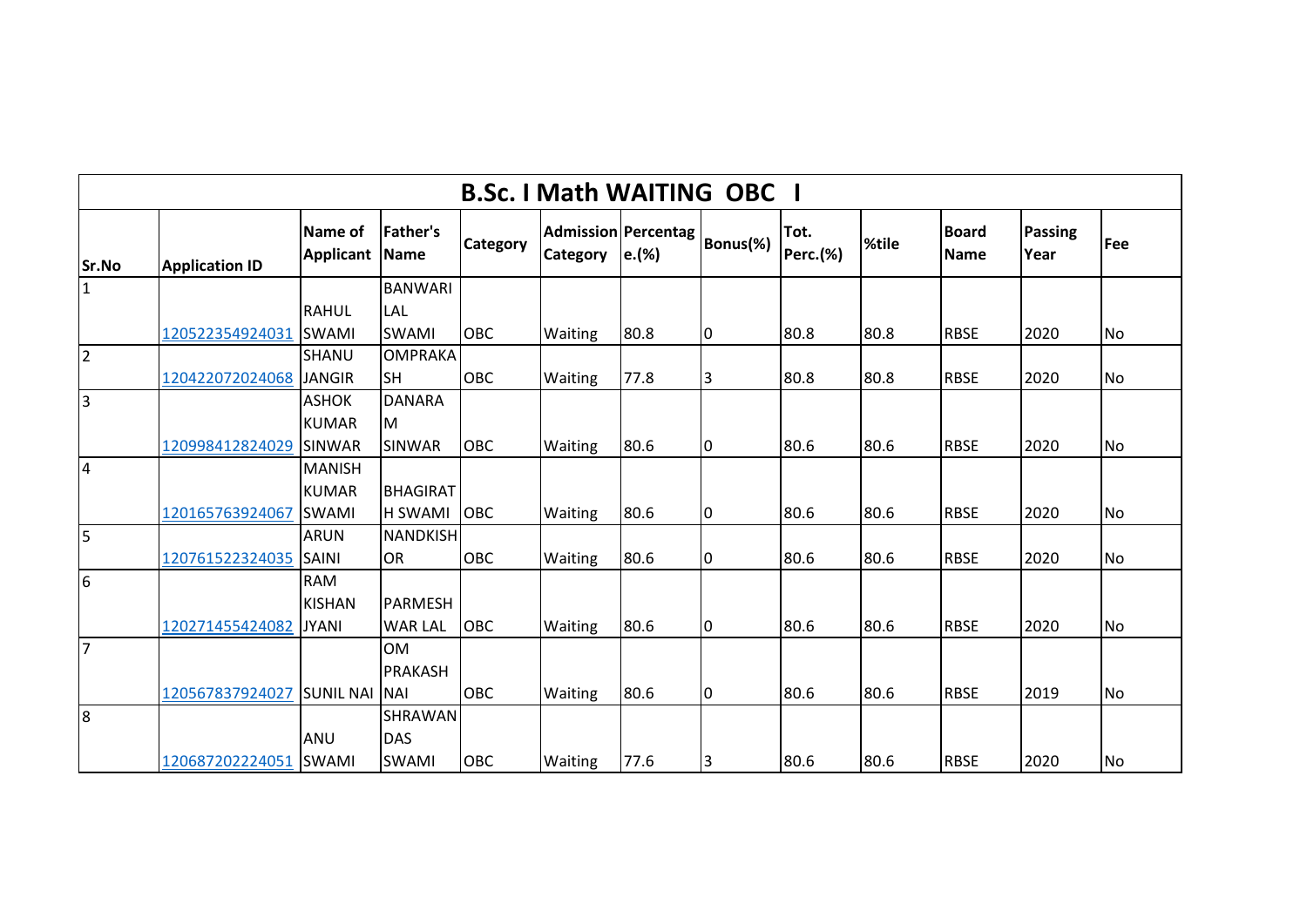| 9  |                          |                 |                     |            |                |      |    |      |      |             |      |           |
|----|--------------------------|-----------------|---------------------|------------|----------------|------|----|------|------|-------------|------|-----------|
|    |                          |                 | <b>DOONGAR</b>      |            |                |      |    |      |      |             |      |           |
|    |                          | <b>INDRAGA</b>  | GAR                 |            |                |      |    |      |      |             |      |           |
|    | 120518454524024 R GUNSAI |                 | <b>GOSWAMIOBC</b>   |            | Waiting        | 80.4 | I0 | 80.4 | 80.4 | <b>RBSE</b> | 2020 | <b>No</b> |
| 10 |                          | <b>NAVEEN</b>   |                     |            |                |      |    |      |      |             |      |           |
|    |                          | CHOUDHA NET RAM |                     |            |                |      |    |      |      |             |      |           |
|    | 120585588124052 RY       |                 | <b>BENIWAL</b>      | OBC        | Waiting        | 74.4 | 6  | 80.4 | 80.4 | <b>RBSE</b> | 2019 | No        |
| 11 |                          |                 |                     |            |                |      |    |      |      |             |      |           |
|    |                          | <b>SURENDR</b>  | <b>KRISHAN</b>      |            |                |      |    |      |      |             |      |           |
|    | 120102077824034 A KUMAR  |                 | <b>KUMAR</b>        | OBC        | Waiting        | 80.2 | 0  | 80.2 | 80.2 | <b>RBSE</b> | 2020 | <b>No</b> |
| 12 |                          | <b>ANKIT</b>    |                     |            |                |      |    |      |      |             |      |           |
|    |                          | <b>KUMAR</b>    | <b>SARDARA</b>      |            |                |      |    |      |      |             |      |           |
|    | 120624914824014 OLA      |                 | RAM OLA             | <b>OBC</b> | <b>Waiting</b> | 80   | 10 | 180  | 80   | <b>RBSE</b> | 2020 | No        |
| 13 |                          |                 |                     |            |                |      |    |      |      |             |      |           |
|    |                          | <b>RAMLAL</b>   | RAJURAM             |            |                |      |    |      |      |             |      |           |
|    | 120244223124014          | <b>JAKHAR</b>   | <b>JAKHAR</b>       | OBC        | Waiting        | 80   | 0  | 80   | 80   | <b>RBSE</b> | 2020 | <b>No</b> |
| 14 |                          | <b>MANISH</b>   |                     |            |                |      |    |      |      |             |      |           |
|    |                          | <b>KUMAR</b>    | <b>BANWARI</b>      |            |                |      |    |      |      |             |      |           |
|    | 120100645324020          | <b>JAT</b>      | <b>LAL</b>          | OBC        | Waiting        | 79.8 | l0 | 79.8 | 79.8 | <b>RBSE</b> | 2020 | <b>No</b> |
| 15 |                          |                 |                     |            |                |      |    |      |      |             |      |           |
|    |                          | <b>SHANKAR</b>  | PARMESH             |            |                |      |    |      |      |             |      |           |
|    |                          | LAL             | <b>WAR LAL</b>      |            |                |      |    |      |      |             |      |           |
|    | 120507926424097          | <b>SARAN</b>    | <b>SARAN</b>        | OBC        | Waiting        | 79.6 | 0  | 79.6 | 79.6 | <b>RBSE</b> | 2020 | No        |
| 16 |                          | <b>MUKESH</b>   | <b>BALVEER</b>      |            |                |      |    |      |      |             |      |           |
|    | 120777770724052          | <b>JAKHAR</b>   | <b>SINGH</b>        | OBC        | Waiting        | 79.4 | 0  | 79.4 | 79.4 | <b>RBSE</b> | 2020 | <b>No</b> |
| 17 |                          |                 |                     |            |                |      |    |      |      |             |      |           |
|    |                          |                 |                     |            |                |      |    |      |      |             |      |           |
|    |                          | KAMLESH         | <b>SANTOSH</b>      |            |                |      |    |      |      |             |      |           |
|    | 120958342324091 PRAJAPAT |                 | <b>PRAJAPAT OBC</b> |            | Waiting        | 79.4 | l0 | 79.4 | 79.4 | <b>RBSE</b> | 2020 | <b>No</b> |
| 18 |                          |                 | PRABHU              |            |                |      |    |      |      |             |      |           |
|    | 120100550224022 SANDEEP  |                 | <b>GAR</b>          | OBC        | Waiting        | 79.2 | 0  | 79.2 | 79.2 | <b>RBSE</b> | 2019 | <b>No</b> |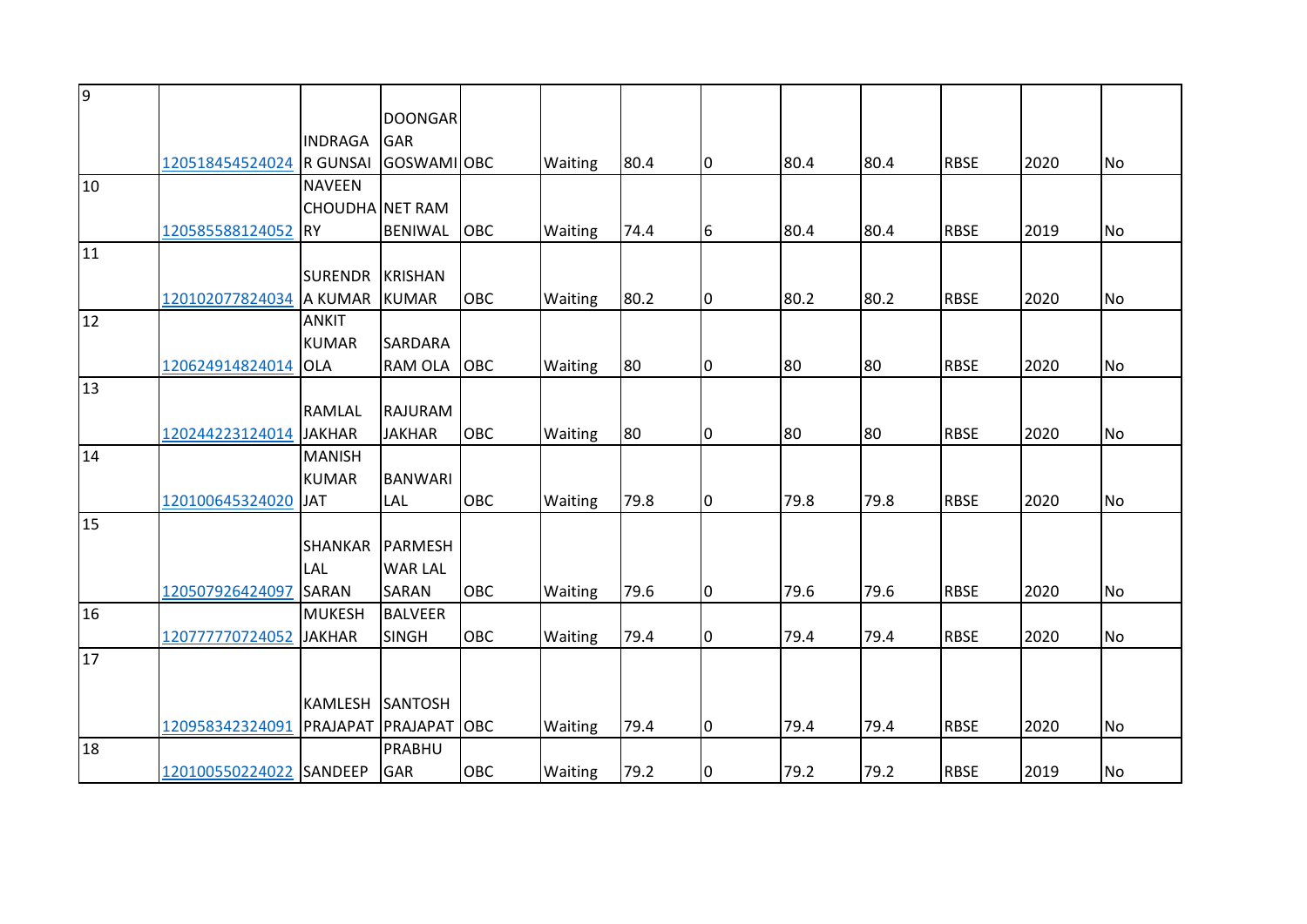|                         |                       |                                 |                                |                 | <b>B.Sc. I Math WAITING SC I</b> |                                      |          |                  |       |                      |                        |           |
|-------------------------|-----------------------|---------------------------------|--------------------------------|-----------------|----------------------------------|--------------------------------------|----------|------------------|-------|----------------------|------------------------|-----------|
| Sr.No                   | <b>Application ID</b> | Name of<br><b>Applicant</b>     | <b>Father's</b><br><b>Name</b> | <b>Category</b> | <b>Category</b>                  | <b>Admission Percentag</b><br> e.(%) | Bonus(%) | Tot.<br>Perc.(%) | %tile | <b>Board</b><br>Name | <b>Passing</b><br>Year | Fee       |
| $\mathbf{1}$            |                       | <b>RAM</b>                      |                                |                 |                                  |                                      |          |                  |       |                      |                        |           |
|                         |                       | <b>PRAKASH</b>                  | <b>DHANARA</b>                 |                 |                                  |                                      |          |                  |       |                      |                        |           |
|                         | 120940963024097       | <b>GURDA</b>                    | M GURDA SC                     |                 | <b>Waiting</b>                   | 71                                   | 10       | 71               | 71    | <b>RBSE</b>          | 2020                   | No        |
| $\overline{2}$          |                       |                                 |                                |                 |                                  |                                      |          |                  |       |                      |                        |           |
|                         |                       |                                 | <b>BHANWA</b>                  |                 |                                  |                                      |          |                  |       |                      |                        |           |
|                         |                       | PANKAJ                          | R LAL                          |                 |                                  |                                      |          |                  |       |                      |                        |           |
|                         | 120958957324052       | <b>KATARIYA</b>                 | KATARIYA SC                    |                 | <b>Waiting</b>                   | 70.2                                 | l0       | 70.2             | 70.2  | <b>RBSE</b>          | 2020                   | No        |
| 3                       |                       |                                 |                                |                 |                                  |                                      |          |                  |       |                      |                        |           |
|                         |                       | <b>AMIT</b>                     |                                |                 |                                  |                                      |          |                  |       |                      |                        |           |
|                         | 120137139424030       | <b>KUMAR</b><br><b>BAKOLIYA</b> | <b>MADAN</b>                   | <b>SC</b>       |                                  | 69.2                                 | l0       | 69.2             | 69.2  | <b>RBSE</b>          | 2020                   |           |
| $\overline{4}$          |                       |                                 | <b>LAL</b>                     |                 | <b>Waiting</b>                   |                                      |          |                  |       |                      |                        | No        |
|                         |                       | <b>SUBHASH</b>                  | <b>SITARAM</b>                 |                 |                                  |                                      |          |                  |       |                      |                        |           |
|                         |                       | <b>MEGHWA</b>                   | <b>MEGHWA</b>                  |                 |                                  |                                      |          |                  |       |                      |                        |           |
|                         | 120950579524029       |                                 |                                | <b>SC</b>       | <b>Waiting</b>                   | 67                                   | 10       | 67               | 67    | <b>RBSE</b>          | 2020                   | No        |
| $\overline{\mathbf{5}}$ |                       | <b>PAWAN</b>                    | <b>SYOKARA</b>                 |                 |                                  |                                      |          |                  |       |                      |                        |           |
|                         | 120449207624039       | <b>KUMAR</b>                    | IN.                            | <b>SC</b>       | <b>Waiting</b>                   | 66.8                                 | 0        | 66.8             | 66.8  | <b>RBSE</b>          | 2020                   | No        |
| $6\overline{6}$         |                       | <b>MANOJ</b>                    | <b>MOHANL</b>                  |                 |                                  |                                      |          |                  |       |                      |                        |           |
|                         | 120170645024062       | <b>KUMAR</b>                    | AL.                            | <b>SC</b>       | Waiting                          | 66.2                                 | 0        | 66.2             | 66.2  | <b>RBSE</b>          | 2020                   | <b>No</b> |
| $\overline{7}$          |                       |                                 | <b>KESHARA</b>                 |                 |                                  |                                      |          |                  |       |                      |                        |           |
|                         |                       | <b>PAWAN</b>                    | <b>RAM</b>                     |                 |                                  |                                      |          |                  |       |                      |                        |           |
|                         | 120440860924041       | <b>NAYAK</b>                    | <b>NAYAK</b>                   | <b>SC</b>       | Waiting                          | 66.2                                 | 10       | 66.2             | 66.2  | <b>RBSE</b>          | 2020                   | No        |